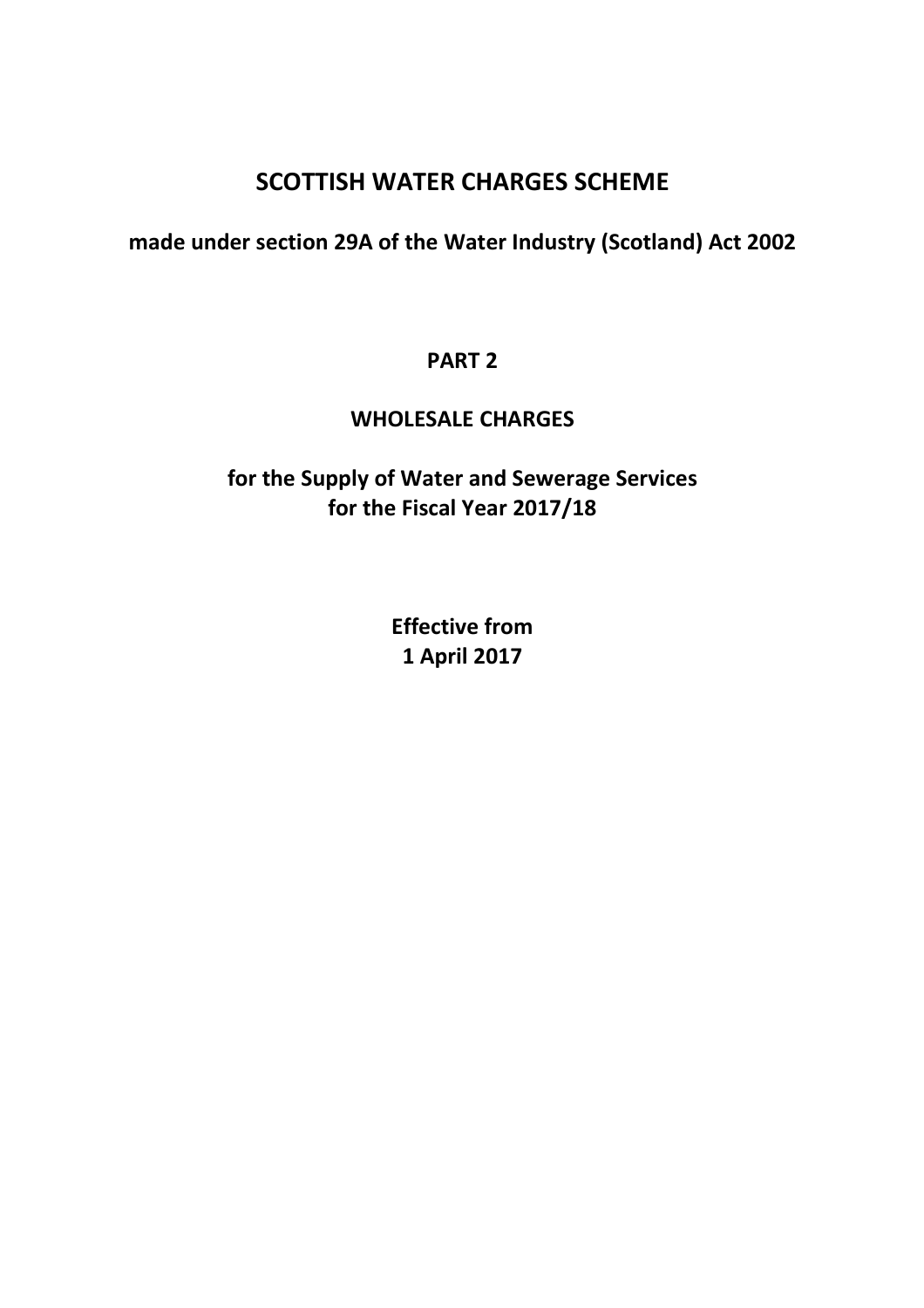# 1 SCOTTISH WATER'S WHOLESALE CHARGES

# 1.1 Introduction

This is Part 2 of the Charges Scheme for 2017/18 that Scottish Water is required to make under Section 29A of the 2002 Act. This Charges Scheme has been approved by the Water Industry Commission for Scotland as required by Section 29A of the 2002 Act.

This Charges Scheme applies for the financial year 2017/18 to all Water, Sewerage and Trade Effluent services provided to Licensed Providers at Supply Points registered under the Market Code.

### Part 1 of the Charges Scheme contains the methodology which sets out the detail of how these charges will be applied. This Part 2 must therefore be read in conjunction with Part 1.

To the extent that this Part 2 of the Charges Scheme is inconsistent with any agreement binding upon Scottish Water, the charges specified in the agreement will prevail subject to any specific allocation of any wholesale/retail element of those charges in terms of Part 1 or Part 2 of this Charges Scheme.

Definitions for terms within this Part 2 are included in Appendix 1 of Part 1. The numbering used for each charges section in this Part 2, mirrors that used in Part 1.

A water re-sale statement, required under Section 30 of the 2002 Act, is set out in Appendix 4 of Part 1. This details the maximum charges for services provided with help of Scottish Water and explains how Licensed Providers' customers should approach water re-sale with their end-user.

# 1.2 Contact Information

### 1.2.1 By letter to Scottish Water's Registered Office:

Scottish Water Wholesale Services Castle House 6 Castle Drive Carnegie Campus Dunfermline KY11 8GG

### 1.2.2 By e-mail and on-line:

### wholesaleservicedesk@scottishwater.co.uk

www.scottishwater.co.uk/wholesale

### 1.3 References

The numerical references accompanying the charges below refer to the relevant paragraphs in Part 1 of this Charges Scheme.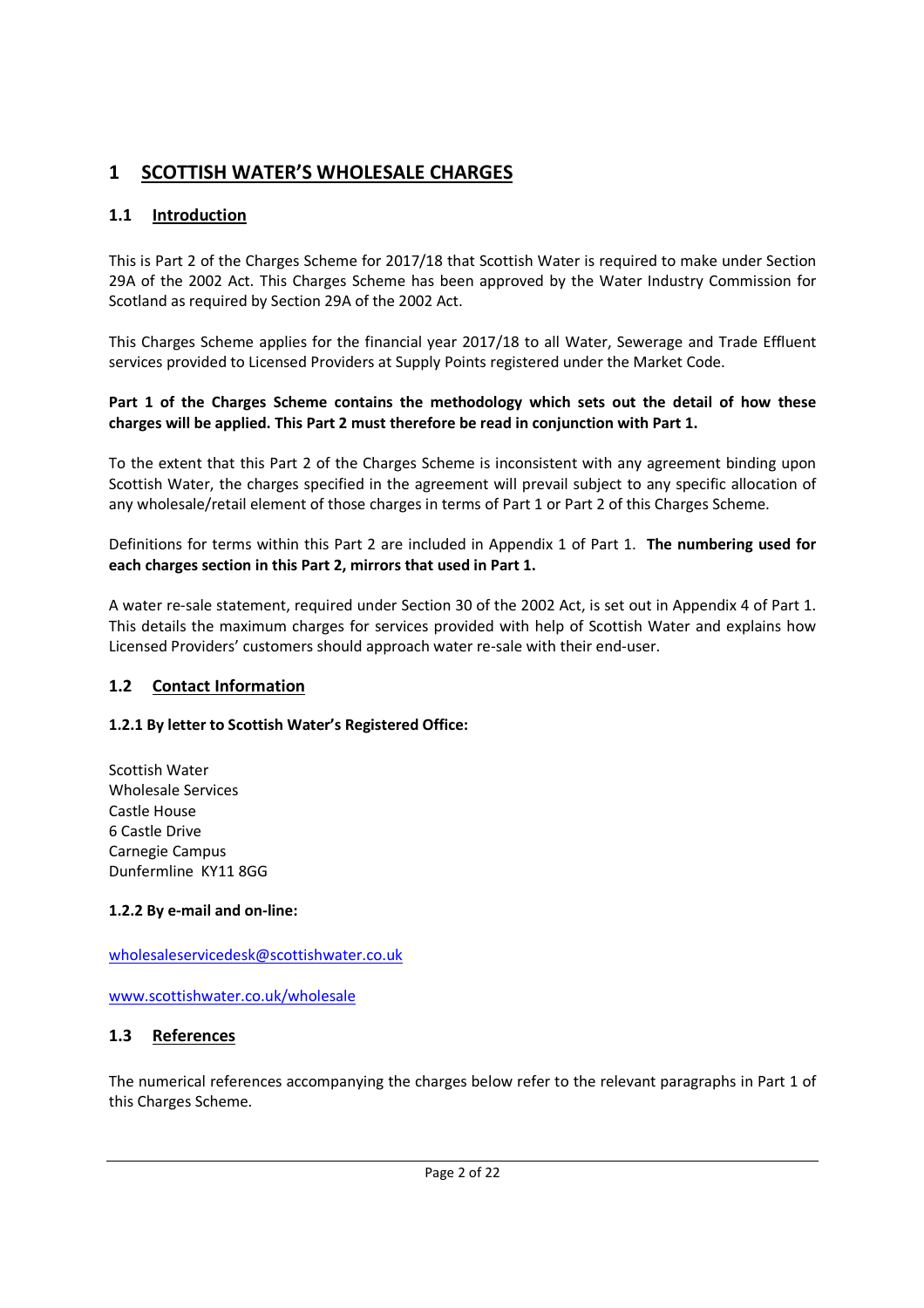# PRIMARY CHARGES FOR WATER

# 3.1.1 The Water Meter Based Annual Charge and Capacity Volume Threshold

| <b>Water Tariff</b><br><b>Meter Size</b> | <b>Meter Based Annual charge</b><br>- Potable (£/meter) | <b>Meter Based Annual Charge</b><br>- Non-Potable (£/meter) | <b>Capacity Volume</b><br>Threshold $(m3)$ |
|------------------------------------------|---------------------------------------------------------|-------------------------------------------------------------|--------------------------------------------|
| 0 <sub>mm</sub>                          |                                                         |                                                             | 0                                          |
| $20$ mm                                  | 66                                                      | 55                                                          | 100                                        |
| $25$ mm                                  | 130                                                     | 107                                                         | 500                                        |
| 40 mm                                    | 516                                                     | 421                                                         | 1,000                                      |
| 50 mm                                    | 931                                                     | 758                                                         | 2,500                                      |
| <b>80 mm</b>                             | 1,812                                                   | 1,475                                                       | 7,500                                      |
| 100 mm                                   | 1,964                                                   | 1,600                                                       | 25,000                                     |
| 150 mm                                   | 4,136                                                   | 3,367                                                       | 75,000                                     |
| 200 mm                                   | 31,023                                                  | 25,254                                                      | 100,000                                    |
| 250 mm                                   | 82,727                                                  | 67,340                                                      | 150,000                                    |
| 300 mm                                   | 102,376                                                 | 83,334                                                      | 300,000                                    |

# 3.1.4 The Water Volumetric Charge

(All rates in  $(p/m^3)$ )

| <b>Standard Volume Charges</b>                                      |       | Potable Non-Potable |
|---------------------------------------------------------------------|-------|---------------------|
| <b>Allocated Tranche</b>                                            | 0.00  | 0.00                |
| Greater than the Allocated Tranche up to and including 250,000 $m3$ | 69.14 | 41.31               |
| Greater than 250,000 $m3$ up to and including 1,000,000 $m3$        | 58.42 | 32.13               |
| Greater than $1,000,000\text{m}^3$                                  | 35.85 | 15.34               |

| <b>Capacity Volume Charges</b>                                           |       | Potable Non-Potable |
|--------------------------------------------------------------------------|-------|---------------------|
| Capacity Volume Charge                                                   |       |                     |
| (applied to the Capacity Volume and is additional to the Standard Volume | 50.86 | 41.40               |
| Charge)                                                                  |       |                     |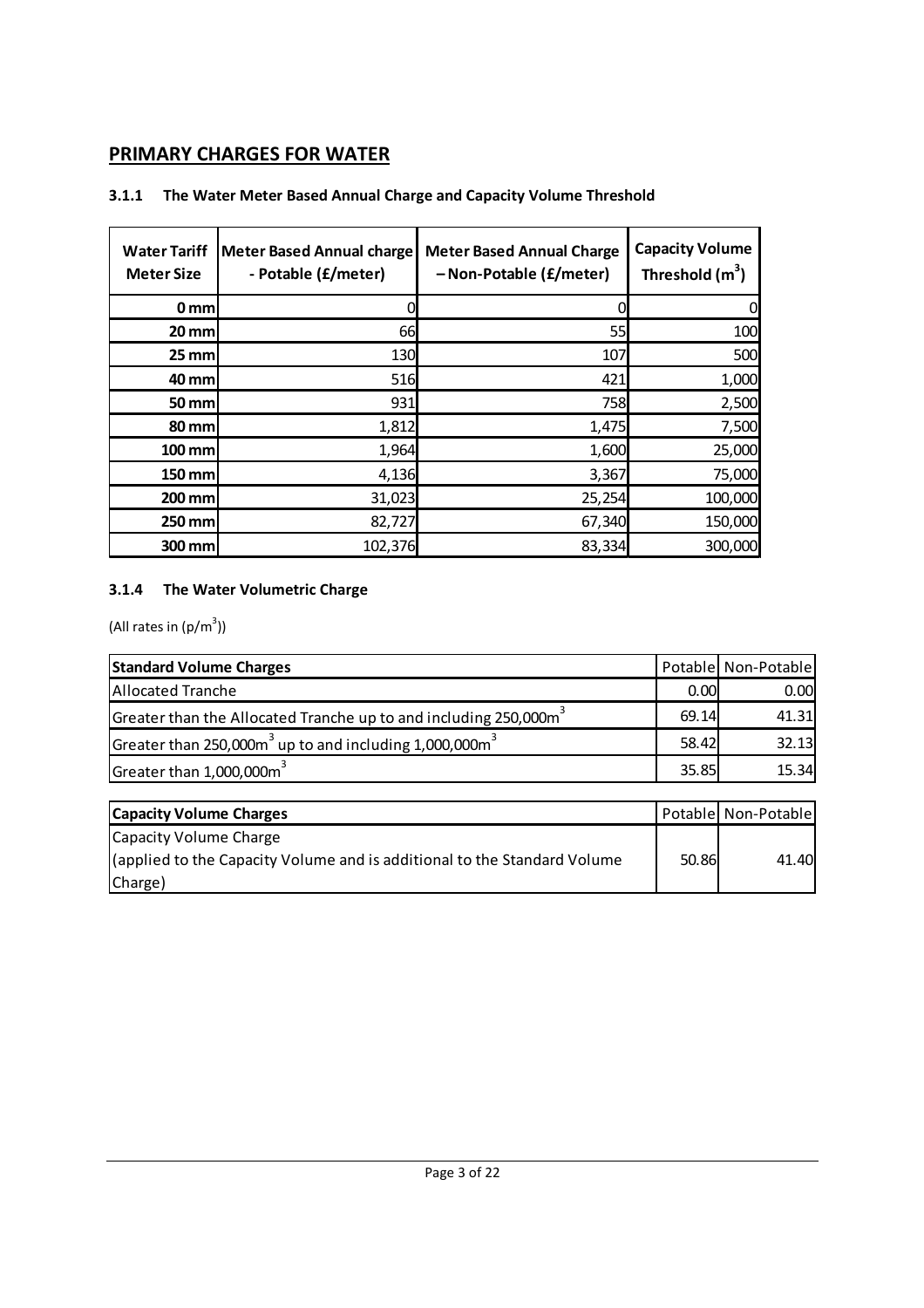# 3.2 Field Troughs and Drinking Bowls

The following charges apply:

| <b>Type of Supply Points</b>       | $f /$ annum |
|------------------------------------|-------------|
| Farm                               | f121.49     |
| Crofts & Registered Small Holdings | f 79.17     |

# 3.3 Outside Taps

The following charges apply:

| <b>Type of Supply Points</b>       | f / annum |
|------------------------------------|-----------|
| Farm & Other Supply Points         | f121.49   |
| Crofts & Registered Small Holdings | f 79.17   |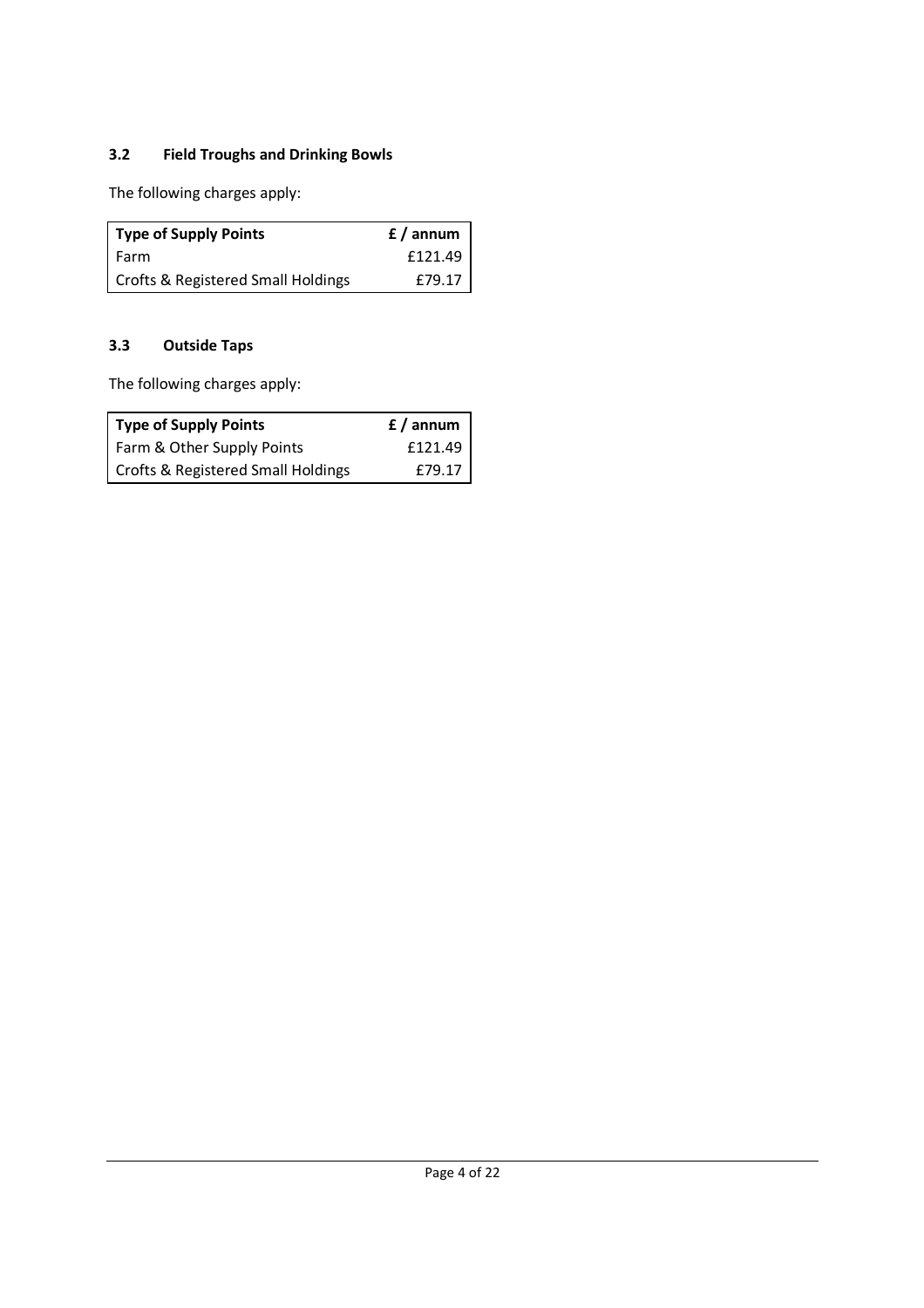# PRIMARY CHARGES SEWERAGE

# 4.1.3 The Foul Sewerage Meter Based Annual Charge and Premium Capacity Volume

| <b>Foul Sewerage Tariff Meter</b><br><b>Size</b> | <b>Meter Based Annual charge</b><br>(£/meter) | <b>Premium Capacity</b><br>Volume (m3) <sup>[1]</sup> |
|--------------------------------------------------|-----------------------------------------------|-------------------------------------------------------|
| 0 <sub>mm</sub>                                  |                                               | 0                                                     |
| $20$ mm                                          | 47                                            | 50                                                    |
| $25$ mm                                          | 100                                           | 250                                                   |
| 40 mm                                            | 389                                           | 500                                                   |
| 50 mm                                            | 581                                           | 1,500                                                 |
| 80 mm                                            | 1,575                                         | 3,000                                                 |
| $100$ mm                                         | 2,799                                         | 10,000                                                |
| 150 mm                                           | 8,964                                         | 20,000                                                |

# 4.1.4 The Foul Sewerage Volumetric Charge (all rates in  $p/m^3$ )

| <b>Allocated Tranche</b> |       |
|--------------------------|-------|
| Standard Volume Charge   | 79.1° |
| Capacity Volume Charge   | 66.08 |

# 4.1.5 Property Drainage Charges

| Units<br>Rate                 |
|-------------------------------|
| $p / f$ Rateable Value / year |
| 32.438                        |
|                               |

# 4.1.6 Roads Drainage Charges

|                        | Units                       | Rate    |
|------------------------|-----------------------------|---------|
| Roads Drainage Charges | p / £ Rateable Value / year | 1.43431 |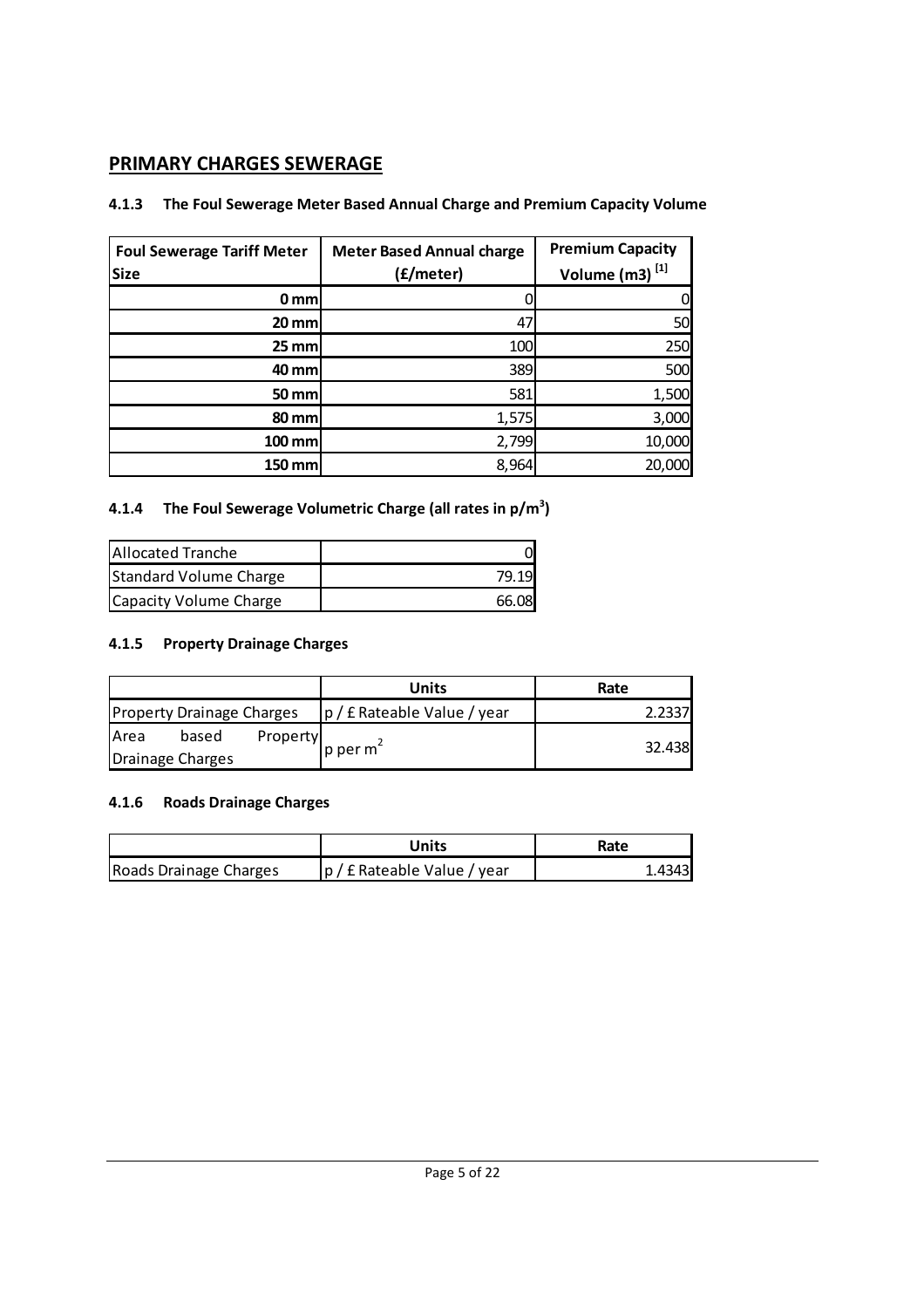# TRADE EFFLUENT CHARGES

# 4.2.2 The Availability Charge

| <b>AVAILABILITY</b> |              |         |
|---------------------|--------------|---------|
| Ra                  | $p/m^3$ /day | 9.5406  |
| Va                  | $p/m^3$ /day | 6.3517  |
| Ba                  | p/kg/day     | 24.2397 |
| Sa                  | p/kg/day     | 20.7767 |

# 4.2.3 The Operating Charge

| <b>OPERATIONAL</b> |                          |         |
|--------------------|--------------------------|---------|
| Ro                 | $p/m3$ standard strength | 15.3794 |
| ۷o                 | $p/m3$ standard strength | 10.2571 |
| Bo                 | $p/m3$ standard strength | 13.7081 |
| So                 | $p/m3$ standard strength | 8.3824  |
|                    |                          |         |

| <b>Standard Strengths</b> |            |      |  |  |
|---------------------------|------------|------|--|--|
| Os                        | mg / litre | 350  |  |  |
| Ss                        | mg / litre | 250  |  |  |
|                           |            |      |  |  |
| <b>Minimum Charge</b>     |            | f181 |  |  |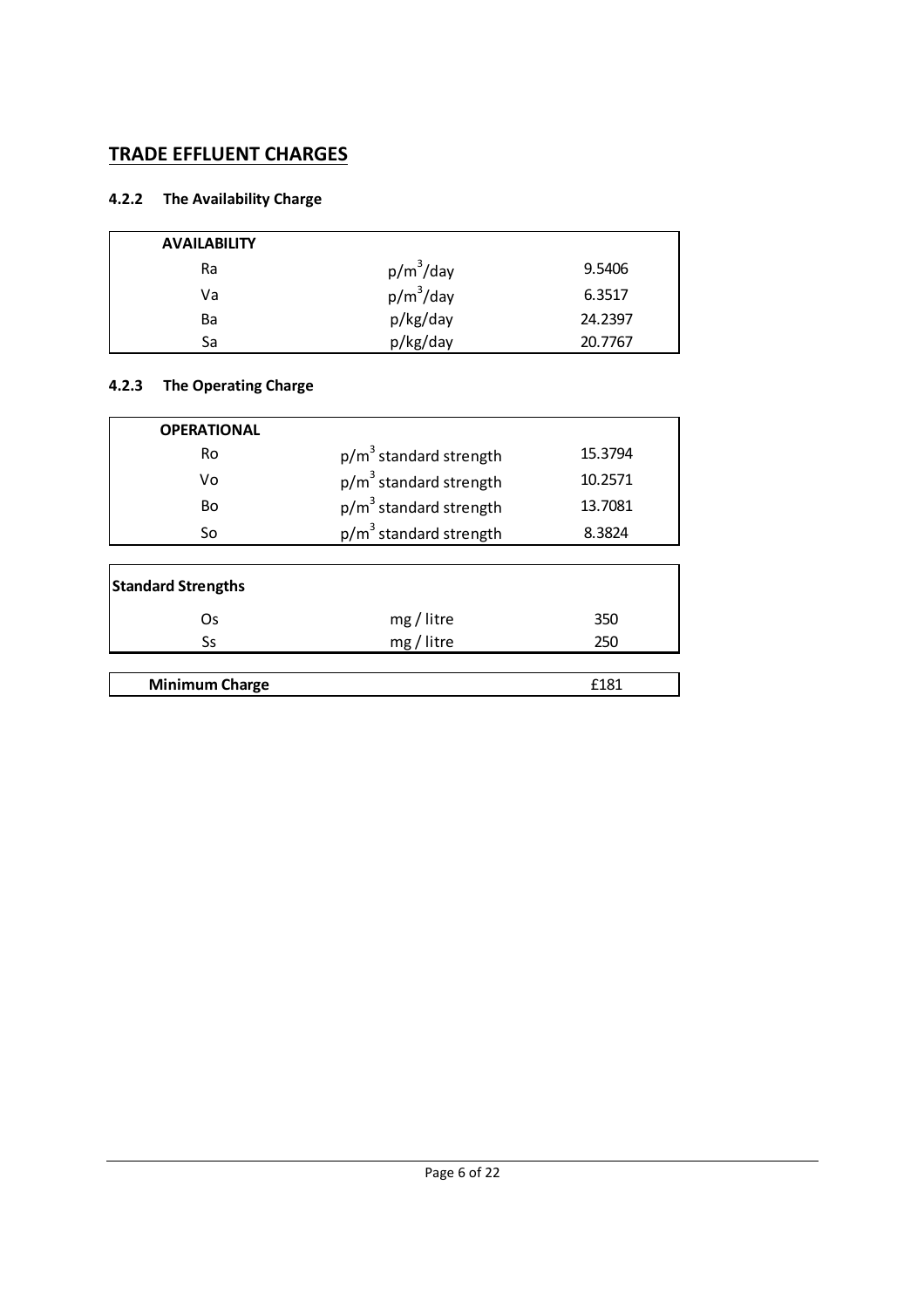# OTHER WHOLESALE SERVICES (NON-PRIMARY CHARGES)

# 5.1 Verification of service provision / de-registration requests

| <b>Activity</b>                                                                                                        |         | Charge                             | <b>Abortive Visit Charge</b>                             |
|------------------------------------------------------------------------------------------------------------------------|---------|------------------------------------|----------------------------------------------------------|
| Verification using Scottish Water Systems                                                                              | £20.20  | (per service or Supply<br>Point)   | N/A                                                      |
| Visit during Standard Hours (Single Person<br>Service) services and/or meter details are                               | £92.70  | for the first hour on<br>site plus | £77.20                                                   |
| as specified                                                                                                           | £61.80  | per hour thereafter                |                                                          |
| Visit out-with Standard Hours (Single<br>Person Service) services and/or meter                                         | £121.90 | for the first hour on<br>site plus | £101.60                                                  |
| details are as specified                                                                                               | £81.20  | per hour thereafter                |                                                          |
| Visit requiring additional resources<br>(irrespective of time) when services and/or<br>meter details are as specified. |         | Reasonable Cost Incurred           | Based on 1 hour 15<br>minutes of reasonable<br>resources |

# 5.2 Water Byelaws Inspection - Repeat Visit Charge

| <b>Activity</b>                                                     | Charge                           | <b>Abortive Visit Charge</b> |
|---------------------------------------------------------------------|----------------------------------|------------------------------|
|                                                                     | for the first hour on            |                              |
| Repeat Inspection during Standard Hours                             | £92.70<br>site plus              | £77.20                       |
|                                                                     | per hour thereafter<br>£61.80    |                              |
| Repeat Inspection out-with Standard Hours                           | for the first hour on<br>£121.90 |                              |
|                                                                     | site plus                        | £101.60                      |
|                                                                     | £81.20 per hour thereafter       |                              |
| Inspection requiring additional resources<br>(irrespective of time) |                                  | Based on 1 hour 15           |
|                                                                     | Reasonable Cost Incurred         | minutes of reasonable        |
|                                                                     |                                  | resources                    |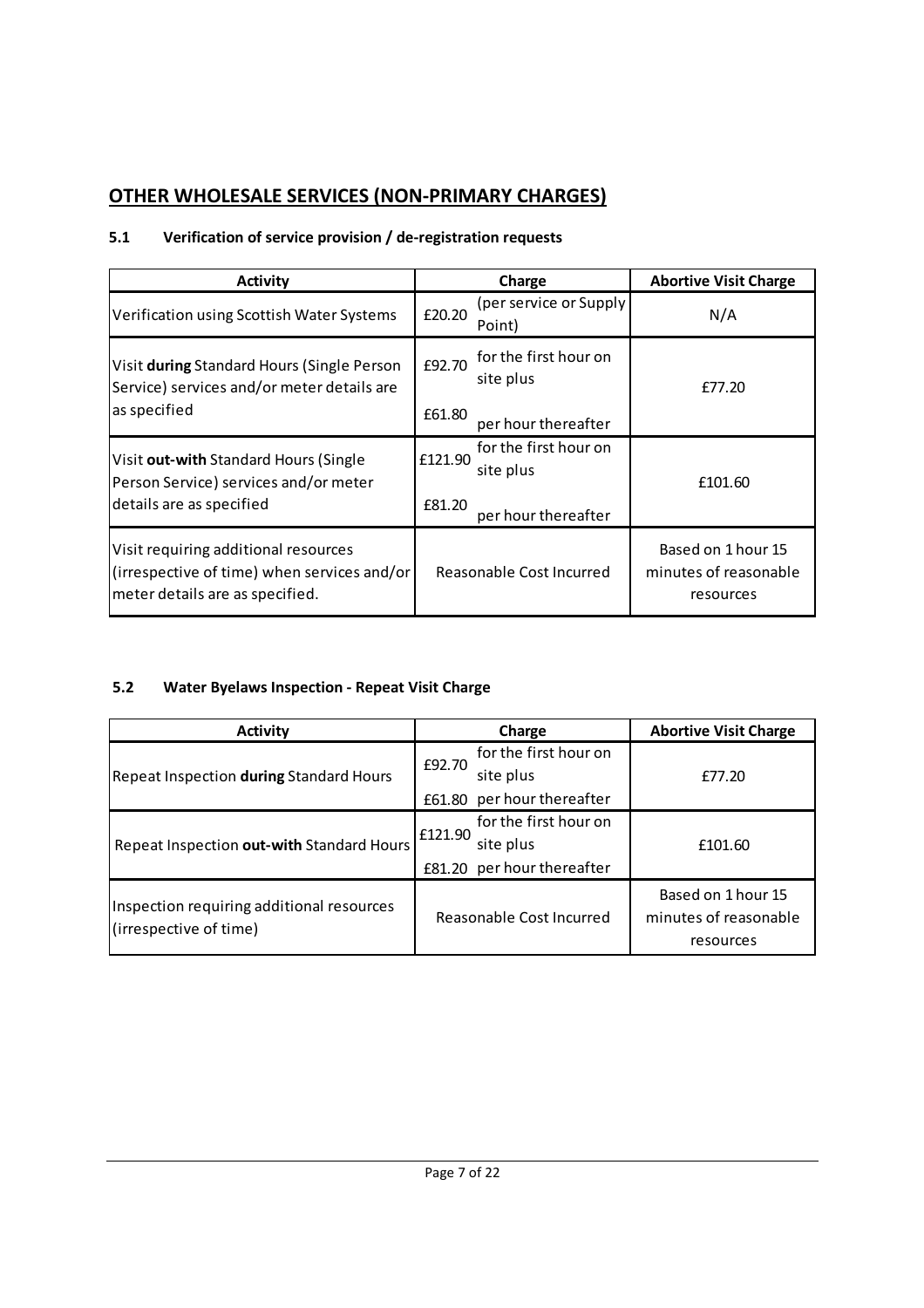# 5.2.2 Repeat Design Review Charge

| Type of review                | Description                           | Charge          |
|-------------------------------|---------------------------------------|-----------------|
| Minor review                  | (Other than corrections) up to 1 hour | £41.20          |
| Standard repeat design review | 11 to 3 hours                         | £123.60         |
| Major repeat design review    | More than 3 hours                     | £61.80 per hour |

### 5.2.3 Byelaws – On-site Advice Charge

| <b>Activity</b>                                                     |         | Charge                   | <b>Abortive Visit Charge</b> |
|---------------------------------------------------------------------|---------|--------------------------|------------------------------|
|                                                                     |         | for the first hour       | £77.20                       |
|                                                                     | £92.70  | on site plus             |                              |
| Repeat Inspection during Standard Hours                             |         | per hour                 |                              |
|                                                                     | £61.80  | thereafter               |                              |
| Repeat Inspection out-with Standard Hours                           | £121.90 | for the first hour       | £101.60                      |
|                                                                     |         | on site plus             |                              |
|                                                                     |         | per hour                 |                              |
|                                                                     | £81.20  | thereafter               |                              |
|                                                                     |         |                          | Based on 1 hour 15           |
| Inspection requiring additional resources<br>(irrespective of time) |         | Reasonable Cost Incurred | minutes of reasonable        |
|                                                                     |         |                          | resources                    |

### 5.3.1 Temporary Disconnection – Appendix 3 (of the Disconnections Document) request / breach of Water Byelaws

#### Survey Charge

| <b>Activity</b>                       | Charge                                        | <b>Abortive Visit Charge</b>                             |
|---------------------------------------|-----------------------------------------------|----------------------------------------------------------|
| Survey during Standard Hours          | for the first hour<br>£185.40<br>on site plus | £154.50                                                  |
|                                       | £123.60<br>per hour thereafter                |                                                          |
| Survey out-with Standard Hours        | for the first hour<br>£243.80<br>on site plus | £203.10                                                  |
|                                       | £162.40<br>per hour thereafter                |                                                          |
| Survey requiring additional resources | Reasonable Cost Incurred                      | Based on 1 hour 15<br>minutes of reasonable<br>resources |

Costs incurred to secure access to allow the survey to be undertaken (e.g. legal costs) may be recovered in addition to the above charges.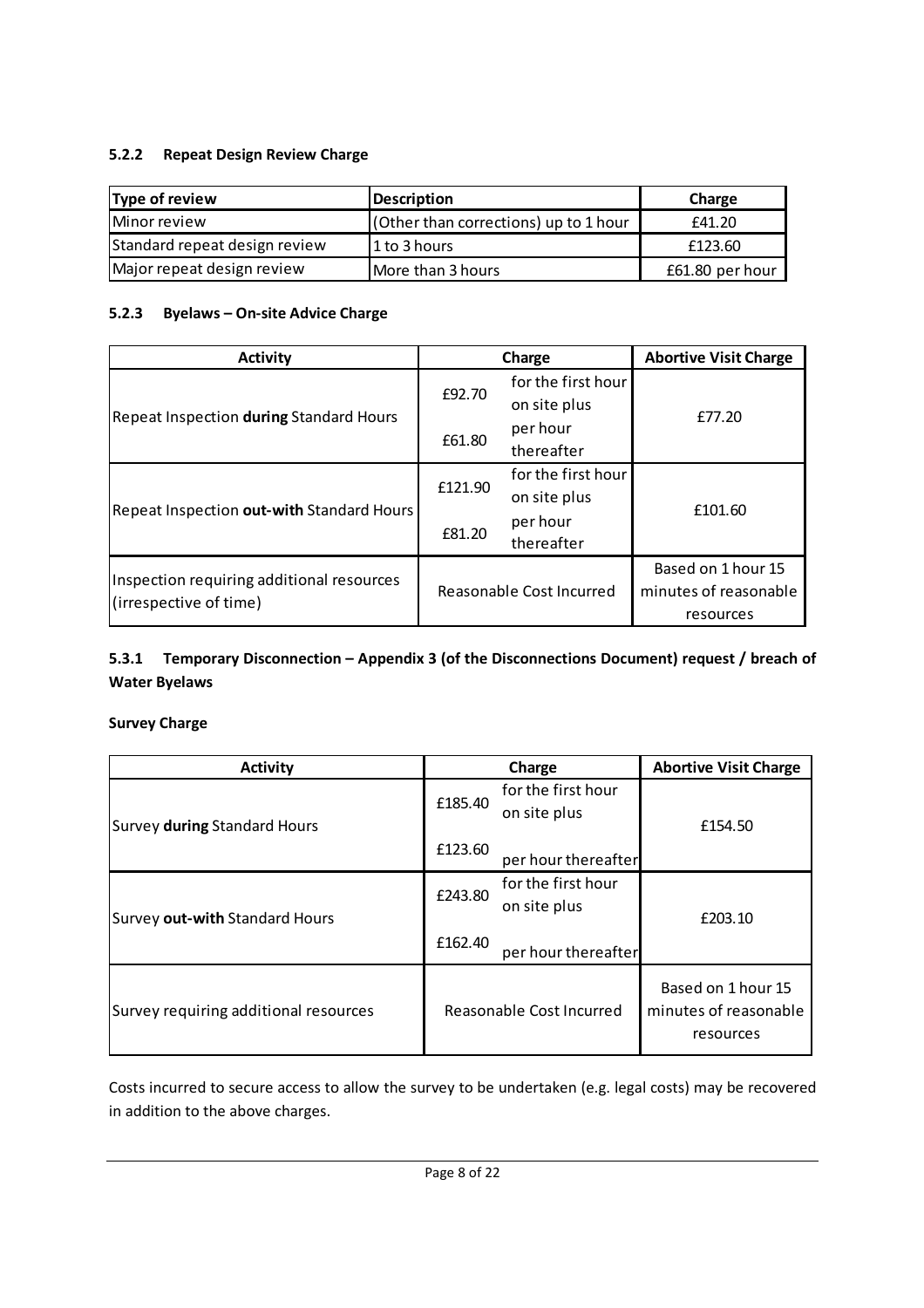# Charge for disconnection

| <b>Activity</b>                                                                                                       | Charge                   | <b>Abortive Visit Charge</b>                             |
|-----------------------------------------------------------------------------------------------------------------------|--------------------------|----------------------------------------------------------|
| Standard disconnection during Standard<br>Hours where no pipework modifications or<br>excavation is required          | £185.40                  | £154.50                                                  |
| <b>Standard disconnection out-with Standard</b><br>Hours where no pipework modifications or<br>excavation is required | £243.80                  | £203.10                                                  |
| Non-standard disconnection                                                                                            | Reasonable Cost Incurred | Based on 1 hour 15<br>minutes of reasonable<br>resources |

Costs incurred to secure access to allow the survey to be undertaken (e.g. legal costs) may be recovered in addition to the above charges.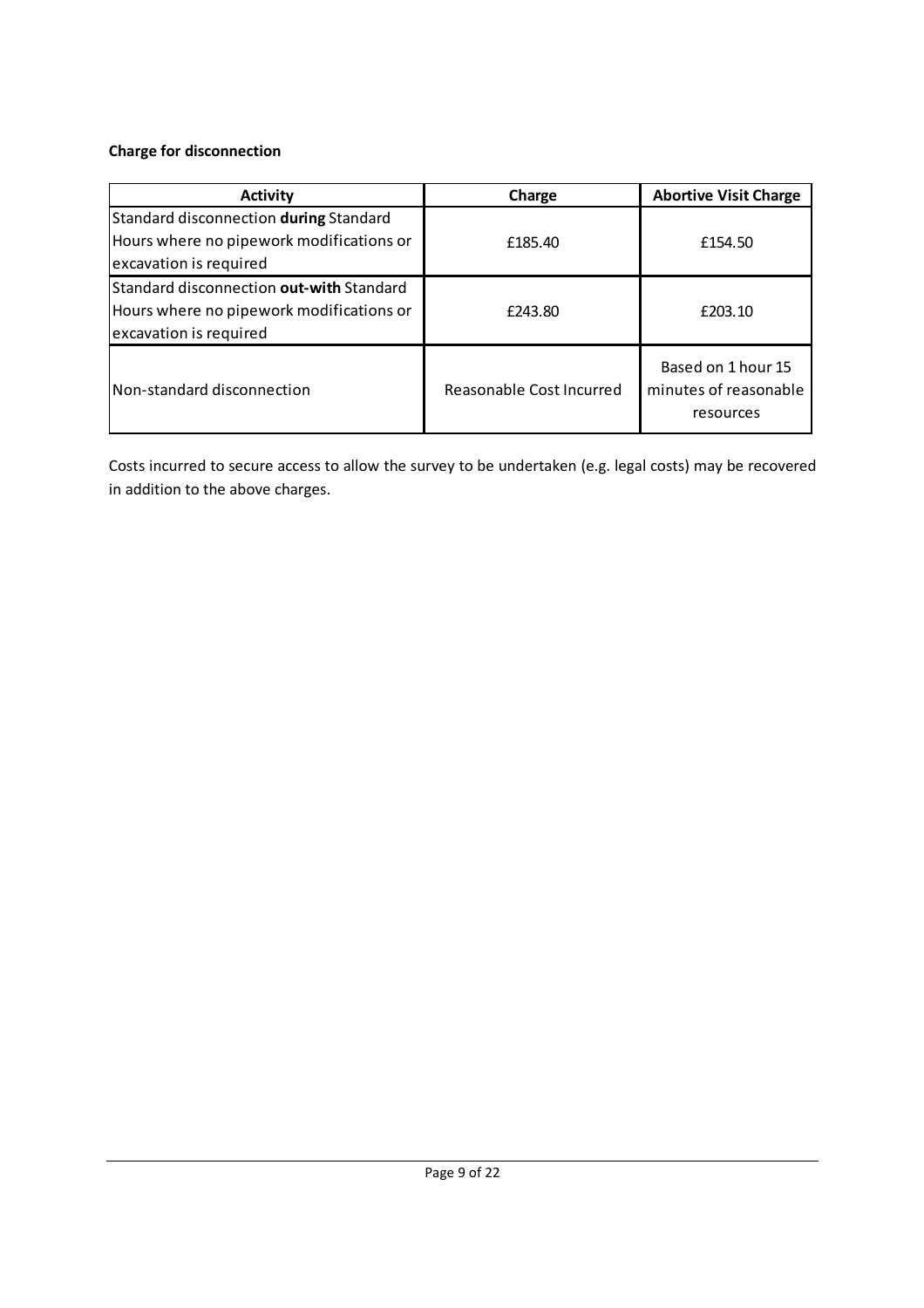# 5.3.1 Temporary Disconnection – Appendix 4 (of the Disconnections Document) request

# Survey Charge

| <b>Activity</b>                       |         | Charge                             | <b>Abortive Visit Charge</b>                             |
|---------------------------------------|---------|------------------------------------|----------------------------------------------------------|
| Survey during Standard Hours          | £92.70  | for the first hour<br>on site plus | £77.20                                                   |
|                                       | £61.80  | per hour thereafter                |                                                          |
| Survey out-with Standard Hours        | £121.90 | for the first hour<br>on site plus | £101.60                                                  |
|                                       | £81.20  | per hour thereafter                |                                                          |
| Survey requiring additional resources |         | Reasonable Cost Incurred           | Based on 1 hour 15<br>minutes of reasonable<br>resources |

# Charge for disconnection

| <b>Activity</b>                           | Charge                   | <b>Abortive Visit Charge</b>                             |
|-------------------------------------------|--------------------------|----------------------------------------------------------|
| Standard disconnection during Standard    |                          |                                                          |
| Hours where no pipework modifications or  | £92.70                   | £77.20                                                   |
| excavation is required                    |                          |                                                          |
| Standard disconnection out-with Standard  |                          |                                                          |
| Hours where no pipework modifications or  | £121.90                  | £101.60                                                  |
| excavation is required                    |                          |                                                          |
| <b>Advanced Commitment Reduced Charge</b> |                          |                                                          |
| Standard disconnection during Standard    |                          | £77.20                                                   |
| Hours where no pipework modifications or  | Saving of £61.80         |                                                          |
| excavation is required                    |                          |                                                          |
| <b>Advanced Commitment Reduced Charge</b> |                          |                                                          |
| Standard disconnection out-with Standard  | Saving of £81.20         | £101.60                                                  |
| Hours where no pipework modifications or  |                          |                                                          |
| excavation is required                    |                          |                                                          |
| Non-standard disconnection                | Reasonable Cost Incurred | Based on 1 hour 15<br>minutes of reasonable<br>resources |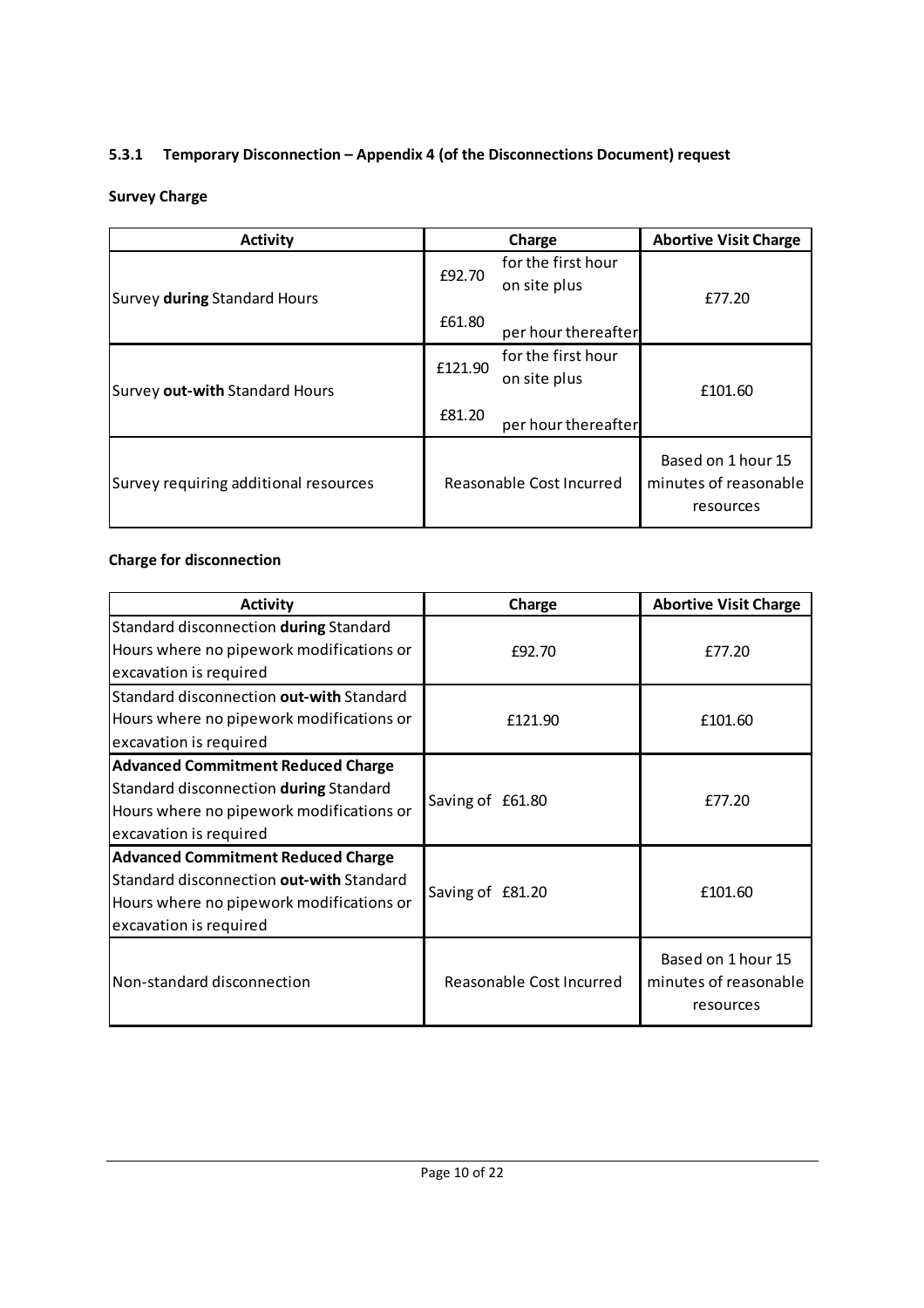### 5.3.2 Permanent Disconnection

# Survey Charge

| <b>Activity</b>                       | Charge                        | <b>Abortive Visit Charge</b>                          |
|---------------------------------------|-------------------------------|-------------------------------------------------------|
|                                       | for the first hour<br>£92.70  | £77.20                                                |
| Survey during Standard Hours          | on site plus                  |                                                       |
|                                       | per hour<br>£61.80            |                                                       |
|                                       | thereafter                    |                                                       |
| Survey out-with Standard Hours        | for the first hour<br>£121.90 | £101.60                                               |
|                                       | on site plus                  |                                                       |
|                                       | per hour<br>£81.20            |                                                       |
|                                       | thereafter                    |                                                       |
| Survey requiring additional resources | Reasonable Cost Incurred      | Based on 1 hour 15 minutes of<br>reasonable resources |

# Charge for Permanent Disconnection

| <b>Activity</b>                                | Charge             | <b>Abortive Visit Charge</b>  |
|------------------------------------------------|--------------------|-------------------------------|
| Permanent disconnection <b>during</b> Standard |                    | Based on 1 hour 15 minutes of |
| <b>Hours</b>                                   | Based on quotation | reasonable resources          |
| Permanent disconnection out-with Standard      |                    | Based on 1 hour 15 minutes of |
| <b>Hours</b>                                   | Based on quotation | reasonable resources          |

# 5.3.3 Inspection Fee

| Activity                           | <b>Charge</b> | <b>Abortive Visit Charge</b>  |
|------------------------------------|---------------|-------------------------------|
| Permanent Disconnection Inspection |               | Based on 1 hour 15 minutes of |
|                                    | £61.60        | reasonable resources          |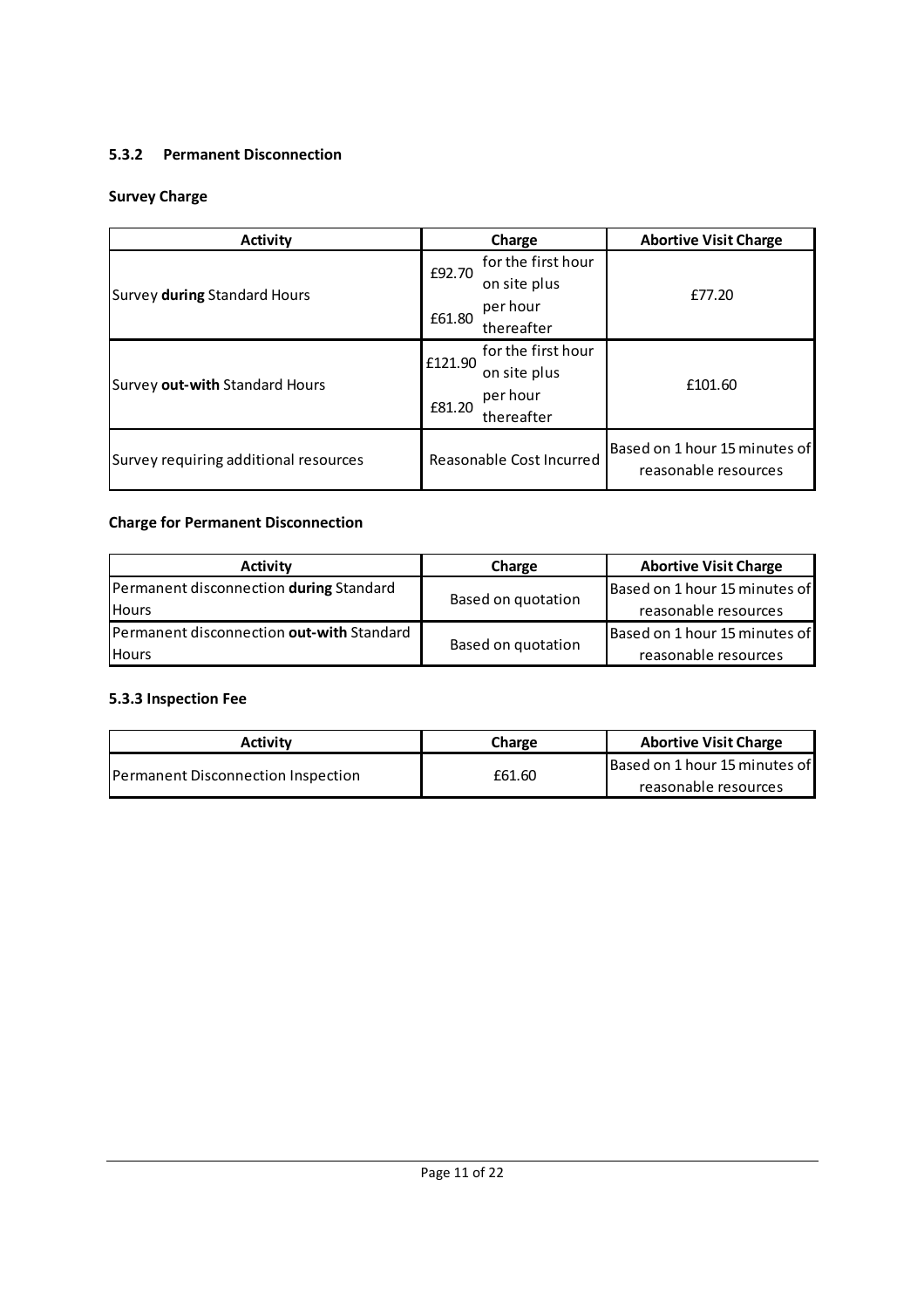# 5.3.4 Reconnection Charges

| <b>Activity</b>                                                                                                | Charge                    | <b>Abortive Visit Charge</b>                          |
|----------------------------------------------------------------------------------------------------------------|---------------------------|-------------------------------------------------------|
| Standard disconnection during Standard<br>Hours where no pipework modifications or<br>excavation is required   | £92.70                    | £77.20                                                |
| Standard disconnection out-with Standard<br>Hours where no pipework modifications or<br>excavation is required | £121.90                   | £101.60                                               |
| Non-standard reconnection                                                                                      | Reasonable Costs Incurred | Based on 1 hour 15 minutes of<br>reasonable resources |

#### 5.3.5 Service Removal Verification Survey

| <b>Activity</b>                       | Charge                           | <b>Abortive Visit Charge</b>                          |
|---------------------------------------|----------------------------------|-------------------------------------------------------|
|                                       | for the first hour<br>£92.70     | £77.20                                                |
| Survey during Standard Hours          | on site plus                     |                                                       |
|                                       | per hour<br>£61.80<br>thereafter |                                                       |
|                                       |                                  |                                                       |
| Survey out-with Standard Hours        | for the first hour<br>£121.90    |                                                       |
|                                       | on site plus                     | £101.60                                               |
|                                       | per hour<br>£81.20               |                                                       |
|                                       | thereafter                       |                                                       |
| Survey requiring additional resources | Reasonable Cost Incurred         | Based on 1 hour 15 minutes of<br>reasonable resources |

# 5.4 Discontinuation and Re-establishment of Trade Effluent Service

| <b>Activity</b>                               | Charge                    |
|-----------------------------------------------|---------------------------|
| Survey to establish if Trade Effluent Service |                           |
| can be discontinued                           | Reasonable Costs Incurred |
| Discontinuation of Trade Effluent Service     | Reasonable Costs Incurred |
| Re-establishment of Trade Effluent Service    | Reasonable Costs Incurred |
| Abortive Visits                               | Reasonable Costs Incurred |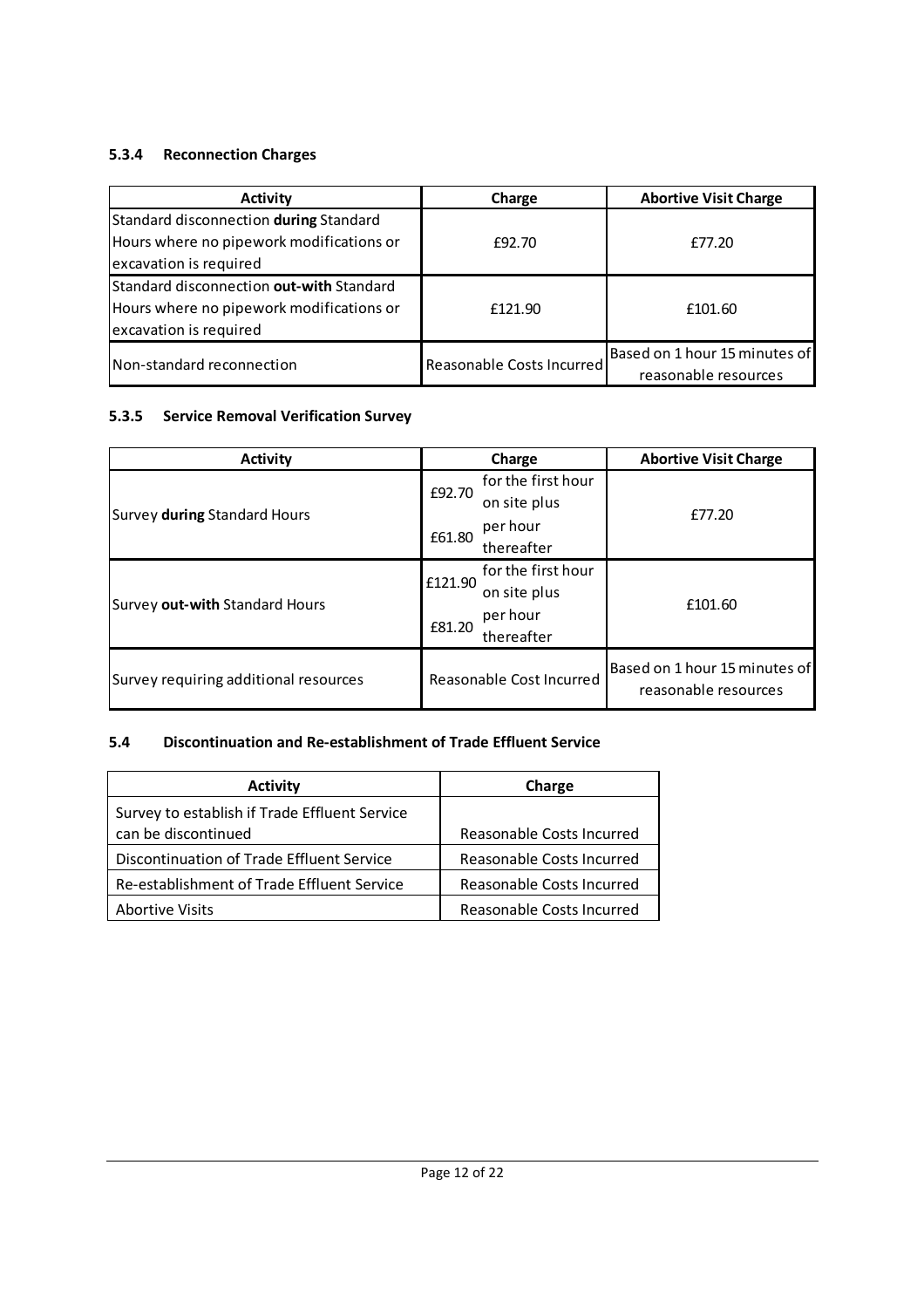#### 5.5 Metering Services

#### 5.5.6 Changing of meter at the request of a Licensed Provider

#### Survey Charge

| <b>Activity</b>                                                  | Charge  | <b>Abortive Visit Charge</b> |
|------------------------------------------------------------------|---------|------------------------------|
| Survey during Standard Hours                                     | £92.70  | £77.20                       |
| Survey out-with Standard Hours                                   | £121.90 | £101.60                      |
| Survey requiring additional resources                            | £260.40 | £217.00                      |
| Survey requiring additional resources<br>out-with Standard Hours | £372.10 | £310.20                      |

#### Charge for changing a meter

| Activity                             | Charge                     | <b>Abortive Visit Charge</b> |
|--------------------------------------|----------------------------|------------------------------|
| <b>Exchange Meter</b>                | Refer to schedule of rates | £77.20                       |
| <b>Exchange Meter - Non Standard</b> | Based on quotation         | £77.20                       |

# 5.5.7 Replacing/Repairing a faulty/Damaged meter

#### Charge for Replacing/Repairing a faulty or Damaged meter

| Activity               | Charge                     | <b>Abortive Visit Charge</b> |
|------------------------|----------------------------|------------------------------|
| Replace / repair meter | Refer to schedule of rates | £77.20                       |

#### 5.5.8 Meter Accuracy Test

#### Charge for Meter Accuracy Test

| <b>Activity</b>      | Charge                     | Abortive Visit Charge |
|----------------------|----------------------------|-----------------------|
| <b>Standard Test</b> | Refer to schedule of rates | £77.20                |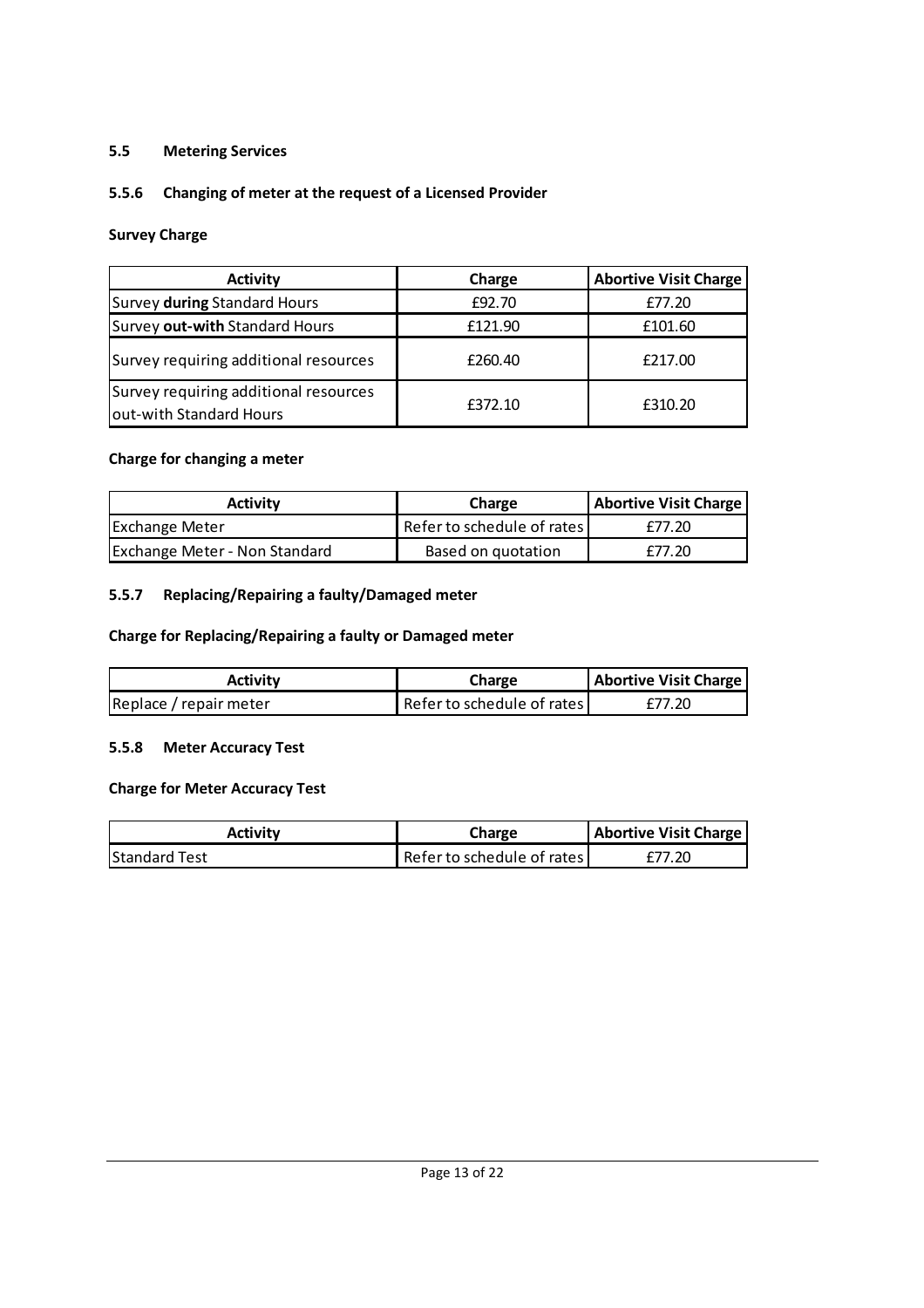#### 5.6 Development Services

#### 5.6.1 Infrastructure Charges

| <b>Infrastructure Charges</b><br><b>Business &amp; Industrial</b> | Unit                 | $f/$ per unit |
|-------------------------------------------------------------------|----------------------|---------------|
| Water Infrastructure Charge                                       | Per unit or sub-unit | £340.90       |
| Sewerage Infrastructure Charge                                    | Per unit or sub-unit | £340.90       |

#### 5.6.2.1 Site Accommodation

| Water Fixed Charge (£/wk)    | f1.27 |
|------------------------------|-------|
| Sewerage Fixed Charge (£/wk) | £0.90 |

#### 5.6.2.2 Water for Building Work – Business & Industrial Developments

#### Metered Charges

Based on current Meter Based Annual Charge and Volumetric Charge

## Unmetered Charges

| <b>Development Criteria</b><br>(based on construction costs)                                                 | % Applied                                                                                          |
|--------------------------------------------------------------------------------------------------------------|----------------------------------------------------------------------------------------------------|
| All traditional work with a contract price of up to<br>£500,000 (exclude costs of ready mix concrete)        | 0.268% of the total estimated contract price                                                       |
| All traditional work with a contract price greater<br>than £500,000 (exclude costs of ready mix<br>concrete) | 0.268% of the first £500,000 and 0.134% for the<br>remainder of the total estimated contract price |
| All non-traditional work (exclude costs of ready<br>mix concrete)                                            | 0.134% of the total estimated contract price                                                       |

#### Building Water Connection / Disconnection Charges

| <b>Activity</b>               | Charge                    | <b>Abortive Visit Charge</b>                          |
|-------------------------------|---------------------------|-------------------------------------------------------|
| Connection of water supply    | Refer to 5.6.5            | Refer to 5.6.5                                        |
| Disconnection of water supply | Reasonable Costs Incurred | Based on 1 hour 15 minutes of<br>reasonable resources |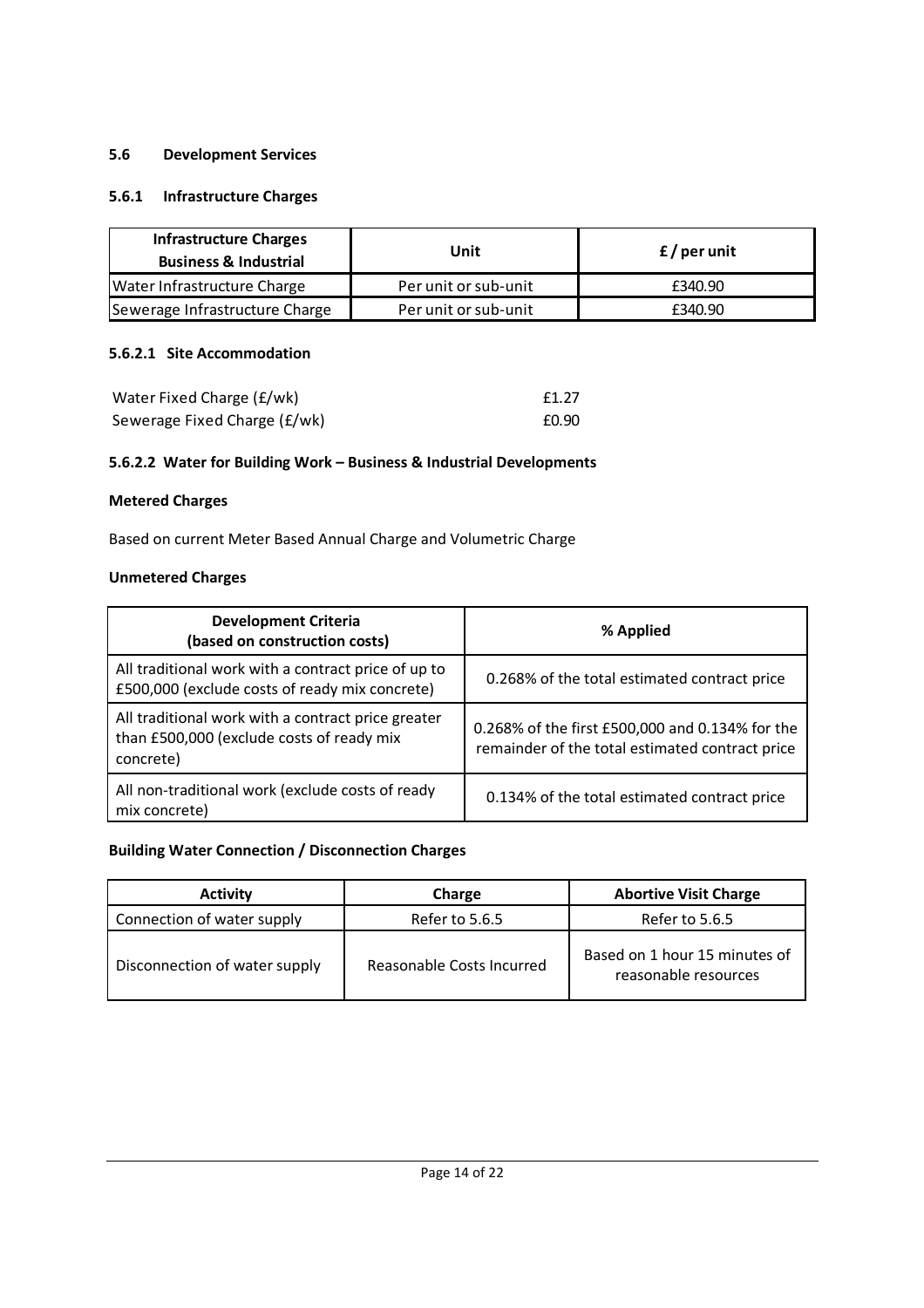# 5.6.3 Application Charges

| Application fee |  |
|-----------------|--|

# 5.6.4 Connection Repeat Design Review Charge

| Type of review                | <b>Description</b>                 | Charge          |
|-------------------------------|------------------------------------|-----------------|
|                               | (Other than corrections) up to $1$ |                 |
| Minor review                  | hour                               | £41.20          |
| Standard repeat design review | 1 to 3 hours                       | £123.60         |
| Major repeat design           | More than 3 hours                  | £61.80 per hour |

#### 5.6.5 Water Connection Charges

|                                                                         | Part 2                        | Part 3                        | <b>Abortive Visit</b>                                       |
|-------------------------------------------------------------------------|-------------------------------|-------------------------------|-------------------------------------------------------------|
|                                                                         | (Non-Trunk Main)              | (Trunk Main)                  | Charge                                                      |
| lConnection to Live Water Mains<br>(32mm outside diameter and<br>below) | £289.20                       | Reseaonable Costs<br>Incurred | Based on 1 hour 15<br>minutes of<br>reasonable<br>resources |
| Connection to LIVE Water Mains<br>l>32mm outside diameter               | Reseaonable Costs<br>Incurred | Reseaonable Costs<br>Incurred | Based on 1 hour 15<br>minutes of<br>reasonable<br>resources |

#### 5.6.6 Inspection Charges

|                                    | Inspection                                                | Abortive Visit Charge |
|------------------------------------|-----------------------------------------------------------|-----------------------|
|                                    |                                                           | Based on 1 hour 15    |
| <b>Water Connection Inspection</b> | £61.60 (per connection) minutes of reasonable             |                       |
| (per connection)                   |                                                           | resources             |
|                                    |                                                           | Based on 1 hour 15    |
| Sewerage Connection Inspection     | $\left  \right.60$ (per connection) minutes of reasonable |                       |
| (per connection)                   |                                                           | resources             |

#### 5.6.7 Sewer CCTV Review Fee

| <b>Activity</b>             | Charge  |
|-----------------------------|---------|
| <b>Sewer CCTV Review</b>    |         |
| (Where faults are detected) | £108.50 |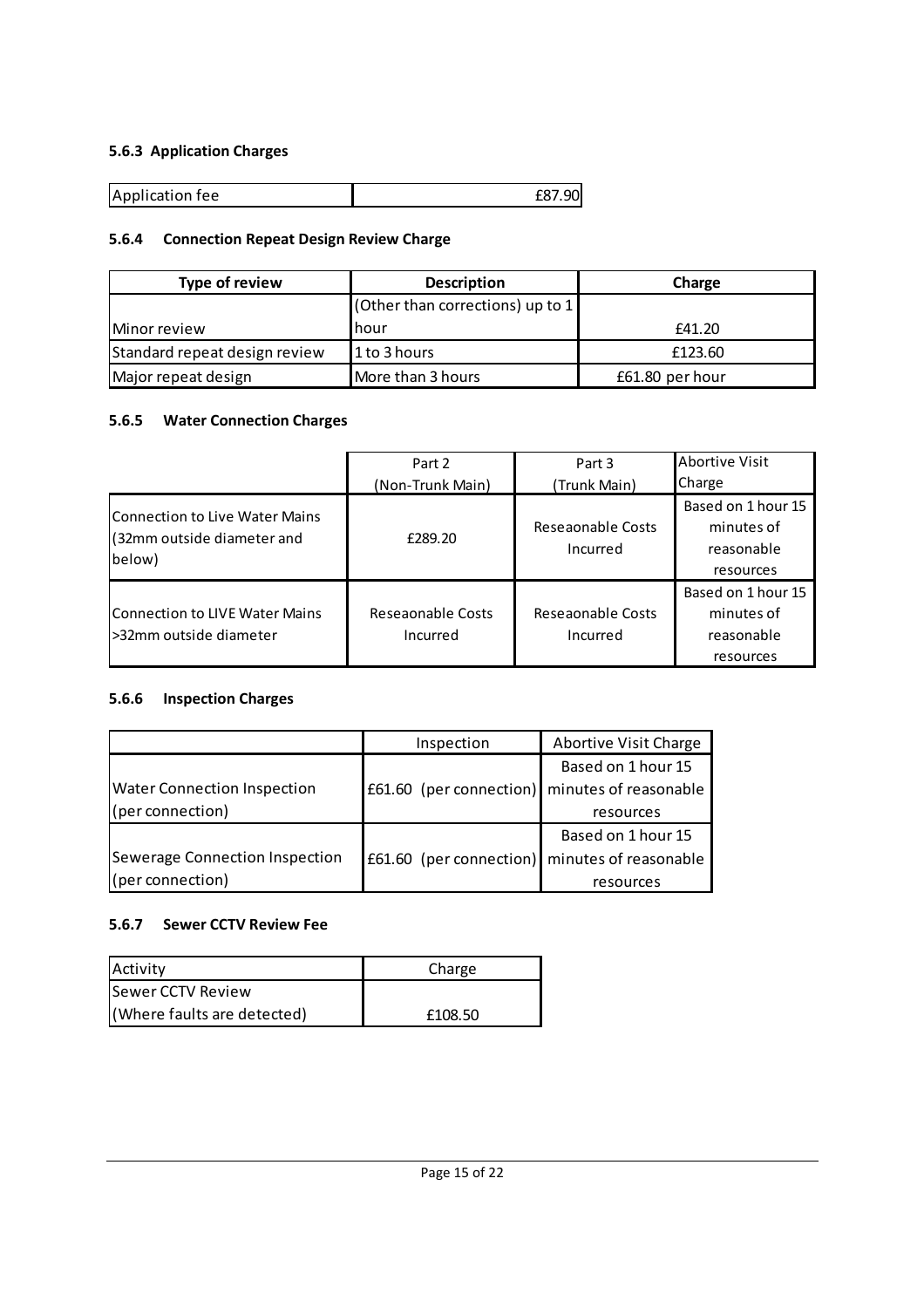# 5.7 Provision of information

| <b>Activity</b>                                                                                            | Charge                                                  | <b>Abortive Visit Charge</b> |
|------------------------------------------------------------------------------------------------------------|---------------------------------------------------------|------------------------------|
| Provision of information                                                                                   | £43.50<br>(per enquiry)                                 | N/A                          |
| Visit during Standard Hours (Single Person<br>Service) services and/or meter details are                   | for the first hour on<br>£92.70<br>site plus            | £77.20                       |
| as specified                                                                                               | £61.80<br>per hour thereafter                           |                              |
| Visit out-with Standard Hours (Single<br>Person Service) services and/or meter<br>details are as specified | for the first hour on<br>£121.90<br>site plus<br>£81.20 | £101.60                      |
|                                                                                                            | per hour thereafter                                     |                              |
| Visit requiring additional resources                                                                       |                                                         | Based on 1 hour 15           |
| (irrespective of time) when services and /or                                                               | Reasonable Costs Incurred                               | minutes of reasonable        |
| meter details are as specified                                                                             |                                                         | resources                    |

# 5.8 Fire Hydrants

# Survey Charge

| <b>Activity</b>                       | Charge                                                                         | <b>Abortive Visit Charge</b>                             |
|---------------------------------------|--------------------------------------------------------------------------------|----------------------------------------------------------|
| Survey during Standard Hours          | for the first hour on<br>£92.70<br>site plus                                   | £77.20                                                   |
|                                       | £61.80<br>per hour thereafter                                                  |                                                          |
| Survey out-with Standard Hours        | for the first hour on<br>£121.90<br>site plus<br>£81.20<br>per hour thereafter | £101.60                                                  |
| Survey requiring additional resources | Reasonable Costs Incurred                                                      | Based on 1 hour 15<br>minutes of reasonable<br>resources |

# Charge for installing fire hydrant

| <b>Activity</b>      | Charge             | <b>Abortive Visit Charge</b> |
|----------------------|--------------------|------------------------------|
| Install Fire Hydrant |                    | Based on 1 hour 15           |
|                      | Based on quotation | minutes of reasonable        |
|                      |                    | resources                    |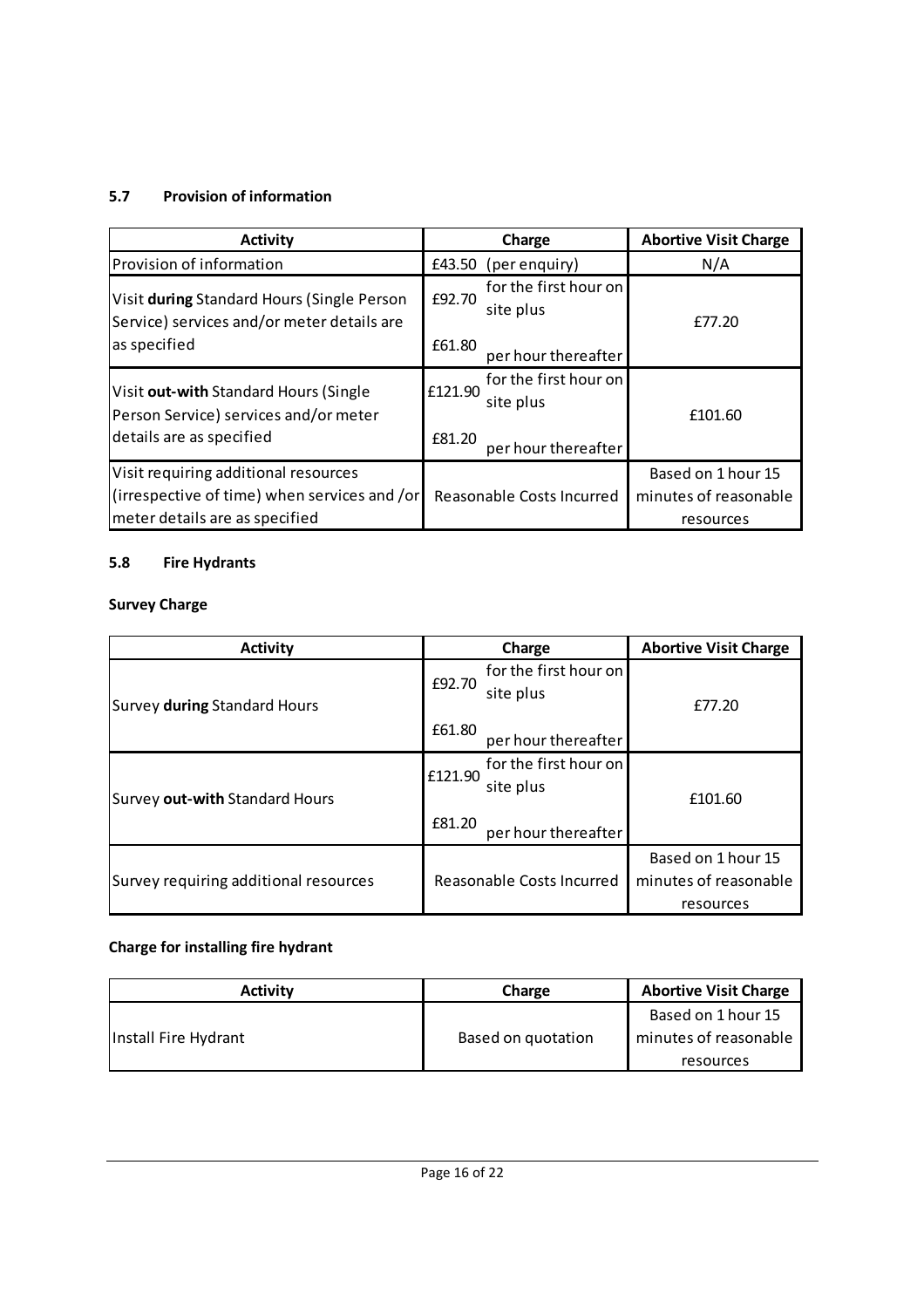# 5.9 Sampling and Laboratory Services

| Sampling and Laboratory Services | Quotation |
|----------------------------------|-----------|
|                                  |           |

# 5.10 Temporary Trade Effluent Consents

| Temporary discharge  |         |
|----------------------|---------|
| Low strength/risk    | £177.20 |
| Medium strength/risk | £354.50 |
| High strength/risk   | £590.80 |

# 5.11 Assisting a Licensed Provider's Accredited Entity

| <b>Activity</b>                        |         | Charge                     | <b>Abortive Visit Charge</b> |
|----------------------------------------|---------|----------------------------|------------------------------|
| Visit during Standard Hours (Single    | £92.70  | for the first hour on site |                              |
| Person Service) services and/or meter  |         | plus                       | £77.20                       |
| details are as specified               | £61.80  | per hour thereafter        |                              |
| Visit out-with Standard Hours (Single  | £121.90 | for the first hour on site |                              |
| Person Service) services and/or meter  |         | plus                       | £101.60                      |
| details are as specified               | £81.20  | per hour thereafter        |                              |
| Visit requiring additional resources   |         |                            | Based on 1 hour 15           |
| (irrespective of time) when services   |         | Reasonable Costs Incurred  | minutes of reasonable        |
| and /or meter details are as specified |         |                            | resources                    |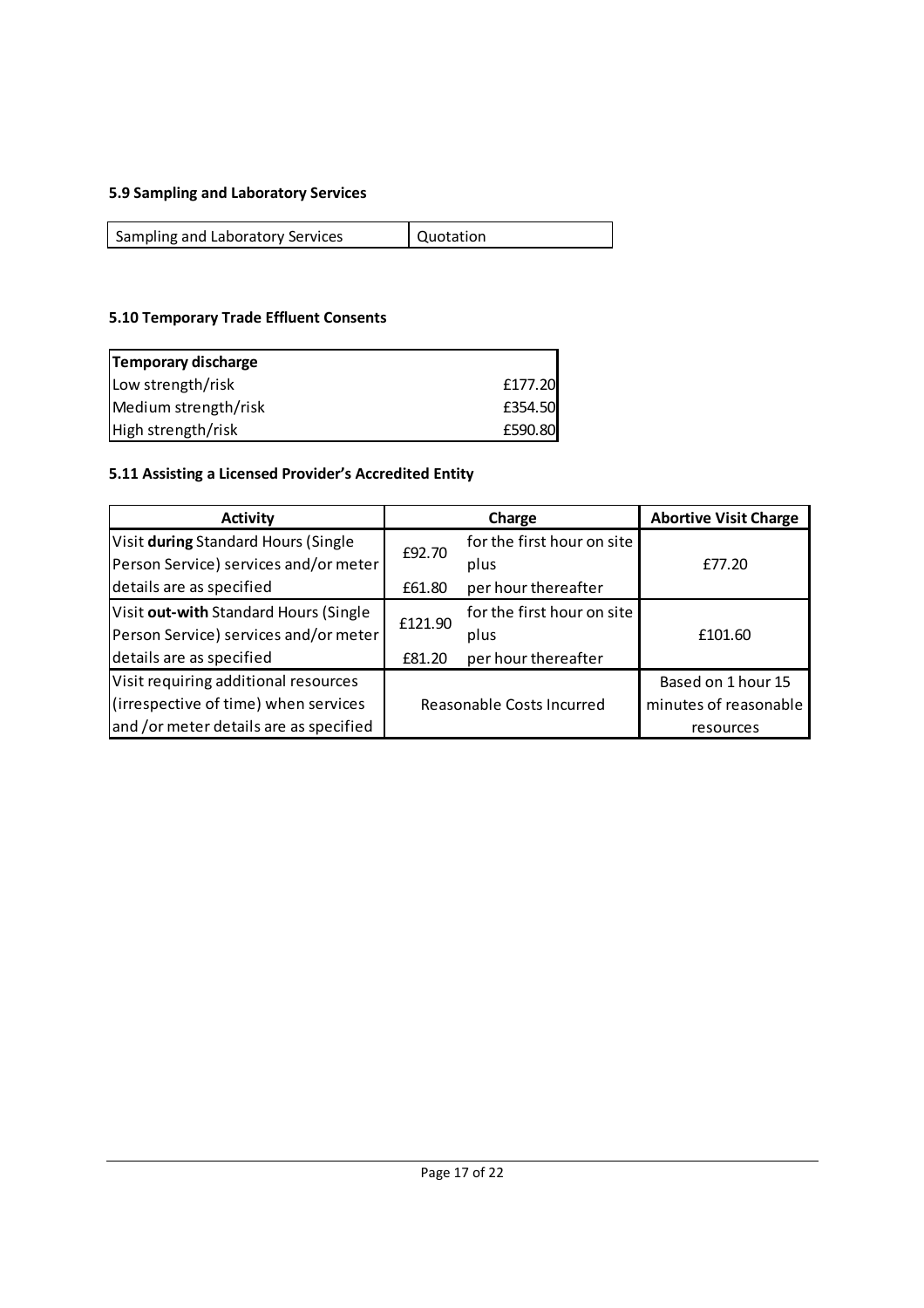# Appendix 1 Wholesale Meter Schedule of Rates - From April 2017

#### **Meter install / repair / replace**

| Size Band                                                                      | A       | в       | C       | D       | E       | F                 | G                             | н                   |         |
|--------------------------------------------------------------------------------|---------|---------|---------|---------|---------|-------------------|-------------------------------|---------------------|---------|
|                                                                                |         |         |         |         |         |                   |                               |                     |         |
| Meter size (mm)                                                                | 15      | 20      | 25      | 30      | 40      | 50                | 80                            | 100                 | 150     |
| <b>INSTALL Above ground meter</b>                                              | £169.40 | £192.40 | £221.70 | £259.80 | £406.40 | £430.60           | £529.40                       | £549.80             | £576.60 |
| REPAIR / REPLACE Above ground meter                                            | £158.70 | £182.40 | £211.70 | £249.90 | £390.00 | £414.10           | £512.90                       | £533.30             | £560.10 |
| ALL Below ground meter (No Dig up)                                             | £178.60 | £202.30 | £231.60 | £269.80 | £423.00 | £447.20           | £545.90                       | £566.40             | £593.20 |
| ALL Below ground dig-up & rebuild chamber in verge                             | £646.20 | £669.90 | £746.30 | £784.50 |         | £848.80 £1,024.80 | £1,130.30                     | £1,150.80 £1,433.20 |         |
| ALL Below ground dig-up & rebuild chamber in surfaced footpath                 | £703.90 | £727.60 | £800.50 | £838.70 |         | £916.20 £1,074.00 | £1,189.30                     | £1,209.70 £1,507.00 |         |
| ALL Below ground dig-up & rebuild chamber in surfaced road                     | £827.70 | £851.40 | £927.80 | £966.00 |         |                   | £1,048.60 £1,206.40 £1,330.10 | £1,350.50 £1,651.20 |         |
| ALL Below ground, No Dig + MSM meter in verge                                  | £169.90 | £180.60 | £191.80 |         |         |                   |                               |                     |         |
| ALL Below ground, Dig up and install ebco box + MSM meter in verge             | £657.40 | £668.10 | £746.30 |         |         |                   |                               |                     |         |
| ALL Below ground, Dig up and install ebco box + MSM meter in surfaced footpath | £715.00 | £725.80 | £800.50 |         |         |                   |                               |                     |         |
| ALL Below ground, Dig up and install ebco box + MSM meter in road              | £838.90 | £849.70 | £927.80 |         |         |                   |                               |                     |         |
| REPAIR / REPLACE Above ground replace Helix 4000 mechanism                     |         |         |         |         | £247.00 | £252.80           | £308.10                       | £330.40             | £352.70 |
| REPAIR / REPLACE Below ground replace Helix 4000 mechanism                     |         |         |         |         | £263.60 | £269.30           | £324.70                       | £347.00             | £369.30 |

#### Meter install / repair / replace (Continued)

| Size Band                                                                      | J       | к       |         | м                                       | N   | $\circ$             | P         | $\Omega$  |
|--------------------------------------------------------------------------------|---------|---------|---------|-----------------------------------------|-----|---------------------|-----------|-----------|
| Meter size (mm)                                                                | 200     | 250     | 300     | 350                                     | 400 | 450                 | 500       | 600       |
| <b>INSTALL Above ground meter</b>                                              | £662.10 |         |         | £963.40 £1,125.50 £1,559.00             |     | £1,937.90 £2,176.80 | £2,641.80 | £3,302.70 |
| REPAIR / REPLACE Above ground meter                                            | £645.60 |         |         | £946.80 £1,109.00 £1,542.50             |     | £1,921.40 £2,160.40 | £2,625.20 | £3,286.10 |
| ALL Below ground meter (No Dig up)                                             | £678.70 |         |         | £979.90 £1,142.10 £1,860.30             |     | £2,277.10 £2,516.00 | £3,037.90 | £3,736.70 |
| ALL Below ground dig-up & rebuild chamber in verge                             |         |         |         | £1,695.50 £2,000.10 £2,205.60 £4,552.60 |     | £5,212.70 £5,451.60 | £5,973.50 | £6,672.30 |
| ALL Below ground dig-up & rebuild chamber in surfaced footpath                 |         |         |         | £1,764.60 £2,065.90 £2,228.20 £4,656.80 |     | £5,286.80 £5,525.70 | £6,047.50 | £6,746.40 |
| ALL Below ground dig-up & rebuild chamber in surfaced road                     |         |         |         | £2,014.80 £2,210.10 £2,488.40 £4,918.70 |     | £5,942.60 £6,285.60 | £6,807.40 | £7,506.30 |
| ALL Below ground, No Dig + MSM meter in verge                                  |         |         |         |                                         |     |                     |           |           |
| ALL Below ground, Dig up and install ebco box + MSM meter in verge             |         |         |         |                                         |     |                     |           |           |
| ALL Below ground, Dig up and install ebco box + MSM meter in surfaced footpath |         |         |         |                                         |     |                     |           |           |
| ALL Below ground, Dig up and install ebco box + MSM meter in road              |         |         |         |                                         |     |                     |           |           |
| REPAIR / REPLACE Above ground replace Helix 4000 mechanism                     | £457.70 | £496.50 | £568.40 |                                         |     |                     |           |           |
| REPAIR / REPLACE Below ground replace Helix 4000 mechanism                     | £474.20 | £546.10 | £584.90 |                                         |     |                     |           |           |

#### **Meter downsize**

| Size Band                                                                  | A       | B       | C       | D                 | F       |                     | G         | H                   |         |
|----------------------------------------------------------------------------|---------|---------|---------|-------------------|---------|---------------------|-----------|---------------------|---------|
|                                                                            |         |         |         |                   |         |                     |           |                     |         |
| Meter size (mm)                                                            | 15      | 20      | 25      | 30                | 40      | 50                  | 80        | 100                 | 150     |
| Above ground meter                                                         | £188.60 | £212.30 | £241.60 | £279.70           | £469.50 | £515.90             | £588.00   | £662.10             | £783.80 |
| Below ground meter (No Dig up)                                             | £198.50 | £222.20 | £251.40 | £289.70           | £486.00 | £532.40             | £604.60   | £639.40             | £800.30 |
| Below ground dig-up & rebuild chamber in verge                             | £692.60 | £716.30 | £792.70 | £830.80           |         | £931.80 £1,130.00   | £1.207.20 | £1,242.10 £1,660.30 |         |
| Below ground dig-up & rebuild chamber in surfaced footpath                 | £746.90 | £770.60 | £843.50 | £881.80           |         | £995.80 £1.175.80   | £1.264.50 | £1.299.30 £1.730.70 |         |
| Below ground dig-up & rebuild chamber in surfaced road                     | £874.10 | £897.80 |         | £974.20 £1.012.30 |         | £1,131.60 £1,311.50 | £1.406.90 | £1.441.90 £1.878.40 |         |
| Below ground, No Dig + MSM meter in verge                                  | £331.90 | £342.70 | £420.80 |                   |         |                     |           |                     |         |
| Below ground, Dig up and install ebco box $+$ MSM meter in verge           | £703.70 | £717.10 | £792.70 |                   |         |                     |           |                     |         |
| Below ground, Dig up and install ebco box + MSM meter in surfaced footpath | £758.00 | £771.40 | £843.50 |                   |         |                     |           |                     |         |
| Below ground, Dig up and install ebco box + MSM meter in road              | £885.30 | £898.70 | £974.20 |                   |         |                     |           |                     |         |

#### **Meter downsize (Continued)**

| Size Band                                                                  | ٠.  | Κ   |     | M                                       | N   | $\circ$             | P                              | $\circ$ |
|----------------------------------------------------------------------------|-----|-----|-----|-----------------------------------------|-----|---------------------|--------------------------------|---------|
|                                                                            |     |     |     |                                         |     |                     |                                |         |
| Meter size (mm)                                                            | 200 | 250 | 300 | 350                                     | 400 | 450                 | 500                            | 600     |
| Above ground meter                                                         |     |     |     | £1,387.30 £1,690.70 £2,616.60 £3,946.00 |     | £4,631.80 £5,538.60 | £7,384.10                      |         |
| Below ground meter (No Dig up)                                             |     |     |     | £1,420.40 £1,723.80 £2,943.90 £4,273.20 |     | £4,997.10 £5,903.80 | £7,806.20                      |         |
| Below ground dig-up & rebuild chamber in verge                             |     |     |     | £2,420.70 £2,727.50 £3,985.10 £7,078.60 |     |                     | £7,906.60 £8,813.30 £10,715.80 |         |
|                                                                            |     |     |     |                                         |     |                     |                                |         |
| Below ground dig-up & rebuild chamber in surfaced footpath                 |     |     |     | £2,489.90 £2,793.30 £4,089.30 £7,152.70 |     |                     | £7,980.60 £8,887.40 £10,789.70 |         |
|                                                                            |     |     |     |                                         |     |                     |                                |         |
| Below ground dig-up & rebuild chamber in surfaced road                     |     |     |     | £2,739.90 £2,937.40 £4,299.00 £7,808.60 |     |                     | £8,636.40 £9,647.30 £11,549.70 |         |
| Below ground, No Dig + MSM meter in verge                                  |     |     |     |                                         |     |                     |                                |         |
|                                                                            |     |     |     |                                         |     |                     |                                |         |
| Below ground, Dig up and install ebco box $+$ MSM meter in verge           |     |     |     |                                         |     |                     |                                |         |
|                                                                            |     |     |     |                                         |     |                     |                                |         |
| Below ground, Dig up and install ebco box + MSM meter in surfaced footpath |     |     |     |                                         |     |                     |                                |         |
|                                                                            |     |     |     |                                         |     |                     |                                |         |
| Below ground, Dig up and install ebco box + MSM meter in road              |     |     |     |                                         |     |                     |                                |         |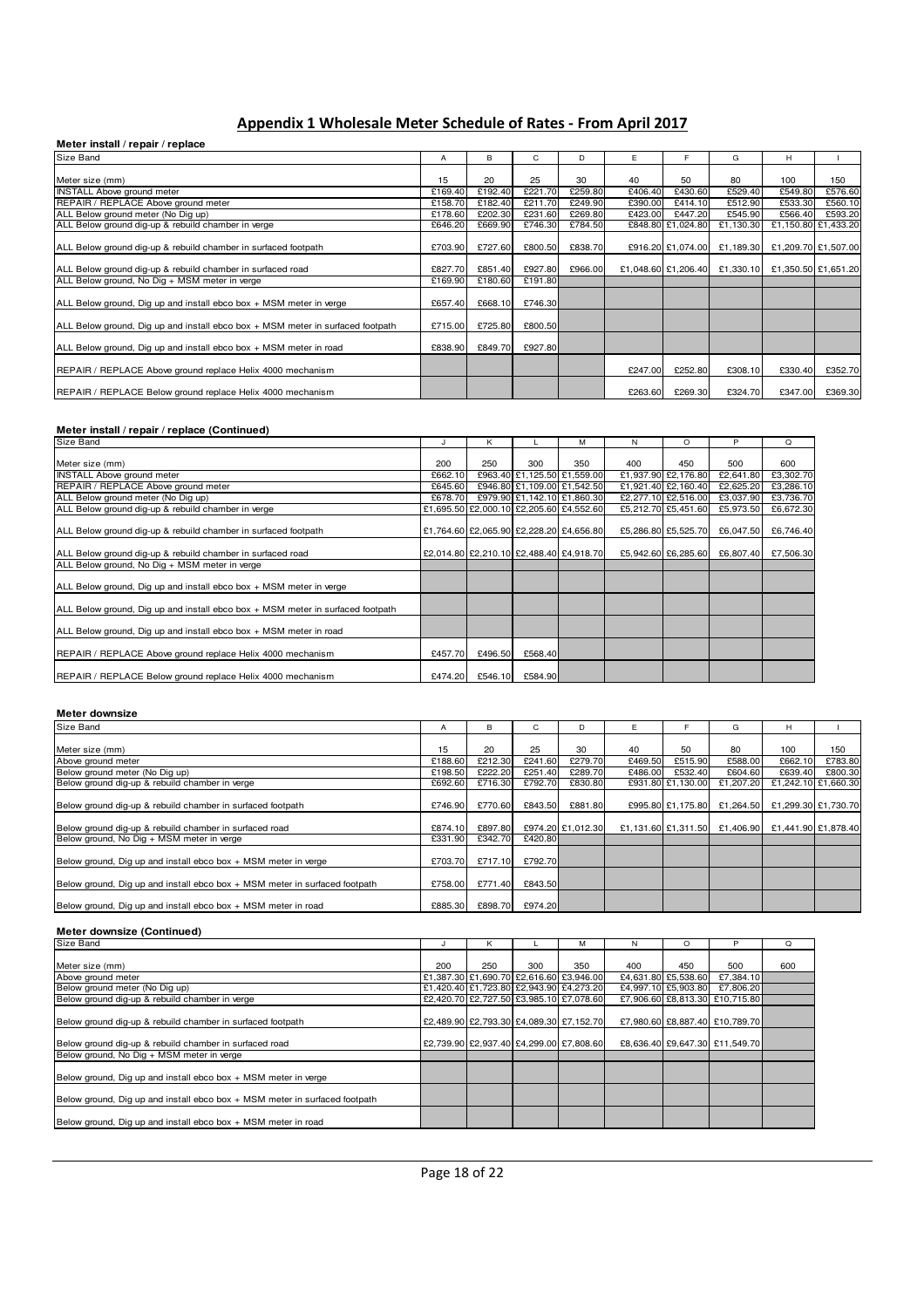# Appendix 1 Wholesale Meter Schedule of Rates - From April 2017 (Part 2)

| Size Band                       | $\mathbf{r}$ | В       | $\sim$<br>U | D                                       |         |                     |           | н         |         |
|---------------------------------|--------------|---------|-------------|-----------------------------------------|---------|---------------------|-----------|-----------|---------|
|                                 |              |         |             |                                         |         |                     |           |           |         |
| Meter size (mm)                 | 15           | 20      | 25          | 30                                      | 40      | 50                  | 80        | 100       | 150     |
| <b>Accuracy Exchange</b>        | £260.50      | £290.40 | £333.10     | £374.70                                 | £576.20 | £623.30             | £756.40   | £812.00   | £893.20 |
|                                 |              |         |             |                                         |         |                     |           |           |         |
| Meter accuracy test (Continued) |              |         |             |                                         |         |                     |           |           |         |
| Size Band                       |              | Κ       |             | M                                       | N       | U                   |           | Q         |         |
|                                 |              |         |             |                                         |         |                     |           |           |         |
| Meter size (mm)                 | 200          | 250     | 300         | 350                                     | 400     | 450                 | 500       | 600       |         |
| <b>Accuracy Exchange</b>        |              |         |             | £1,193.30 £1,494.60 £1,656.80 £2,659.00 |         | £3,075.90 £3,447.30 | £3,969.20 | £4,933.10 |         |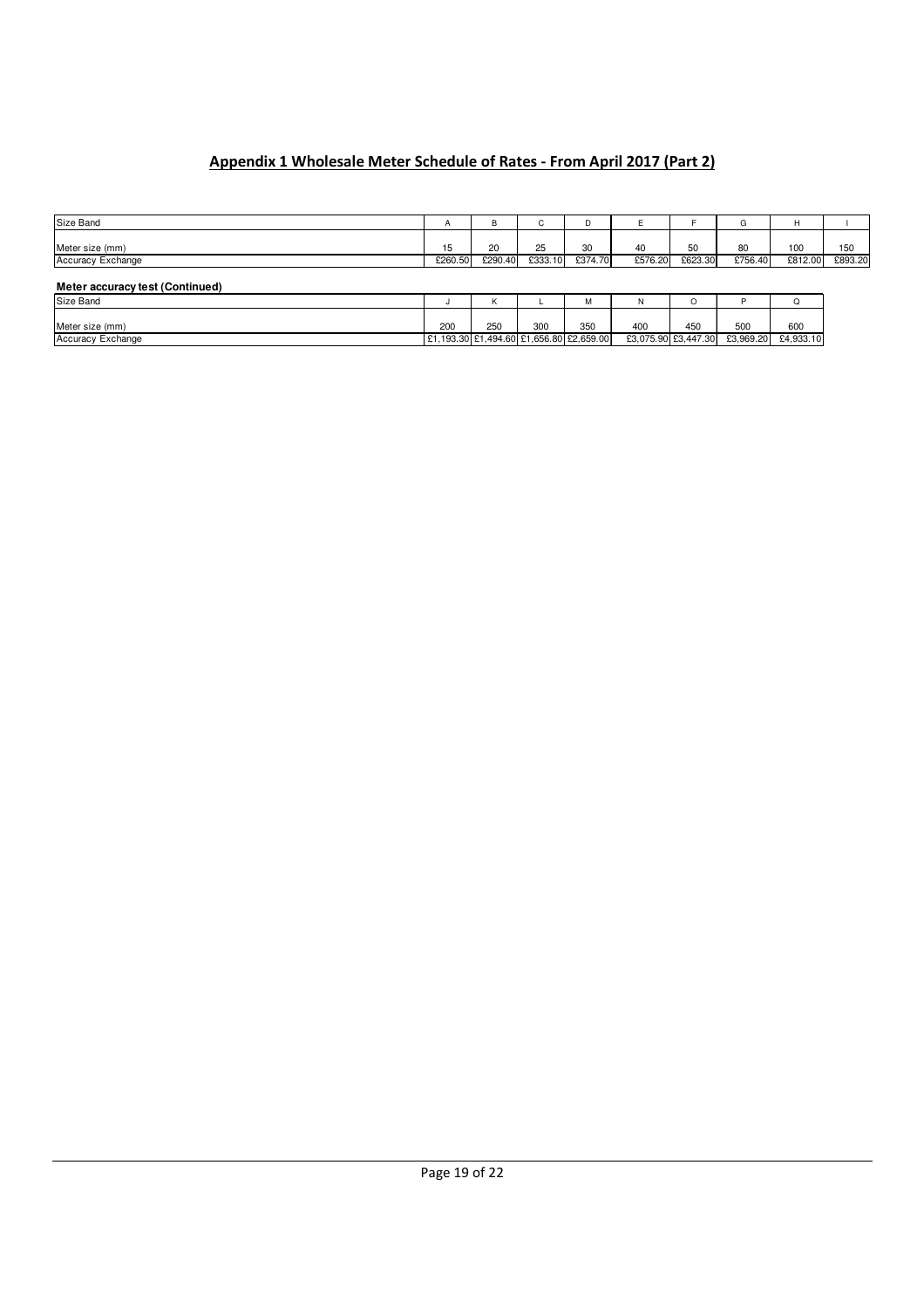### Appendix 2 Trade Effluent Sampling Analysis Costs

| Analysis          | Description                                   |   | 2017-18 |
|-------------------|-----------------------------------------------|---|---------|
| <b>ALCOHOLS</b>   | Alcohols & Misc Solvents                      | £ | 20.59   |
| <b>AMMONIA</b>    | Ammonia                                       | £ | 4.11    |
| AN DET            | Anionic Detergents                            | £ | 5.46    |
| <b>APES</b>       | Alkyl Phenyl Ethoxylates                      | £ | 51.49   |
| <b>BOD</b>        | Biochemical Oxygen Demand - 5 day ATU         | £ | 6.83    |
| <b>BOD SET</b>    | Settled Biochemical Oxygen Demand - 5 day ATU | £ | 6.83    |
| <b>BOD SOL</b>    | Soluble Biochemical Oxygen Demand - 5 day ATU | £ | 8.19    |
| CAT DET           | Cationic Detergents                           | £ | 6.83    |
| <b>CHLORIDE</b>   | Chloride                                      | £ | 4.11    |
| COD               | Chemical Oxygen Demand                        | £ | 4 1 1   |
| COD SETT          | Chemical Oxygen Demand - 1 Hour settled       | £ | 4.11    |
| COD SOL           | Soluble Chemical Oxygen Demand                | £ | 5.46    |
| <b>COL PHENOL</b> | Total phenols                                 | £ | 10.93   |
| <b>CYANIDE</b>    | <b>Total Cyanide</b>                          | £ | 6.83    |
| <b>EULAN</b>      | Fulan                                         | £ | 51.49   |
| <b>FLUORIDE</b>   | Fluoride                                      | £ | 2.73    |
| <b>FORMALD</b>    | Formaldehyde                                  | £ | 5.46    |
| <b>FRCYANIDE</b>  | Free Cyanide                                  | £ | 6.83    |
| <b>FURONS</b>     | Furons                                        | £ | 36.04   |
| <b>GLYCOLS</b>    | Glycols                                       | £ | 18.54   |
| <b>HEXA CHROM</b> | Hexavalent Chromium (CrVI)                    | £ | 4.11    |
| <b>METAG</b>      | Silver                                        | £ | 5.14    |
| METAL             | Aluminium                                     | £ | 5.14    |
| <b>METAS</b>      | Arsenic                                       | £ | 5.14    |
| <b>METCD</b>      | Cadmium                                       | £ | 5.14    |
| <b>METCDSOL</b>   | Dissolved Cadmiun                             | £ | 5.14    |
| <b>METCO</b>      | Cobalt                                        | £ | 5.14    |
| <b>METCR</b>      | Chromium                                      | £ | 5.14    |
| <b>METCRSOL</b>   | <b>Dissolved Chromium</b>                     | £ | 5.14    |
| <b>METCU</b>      | Copper                                        | £ | 5.14    |
| <b>METCUSOL</b>   | <b>Dissolved Copper</b>                       | £ | 5.14    |
| <b>METFE</b>      | Iron                                          | ¢ | 5.14    |

| Analysis          | Description                                   |   | 2017-18   | Analysis          | Description                                                    |   | 2017-18 |
|-------------------|-----------------------------------------------|---|-----------|-------------------|----------------------------------------------------------------|---|---------|
| <b>ALCOHOLS</b>   | Alcohols & Misc Solvents                      |   | $£$ 20.59 | <b>METHG</b>      | Mercury                                                        | £ | 5.08    |
| <b>AMMONIA</b>    | Ammonia                                       | £ | 4.11      | <b>METIN</b>      | Indium                                                         |   | 5.08    |
| AN DET            | Anionic Detergents                            |   | 5.46      | <b>METMN</b>      | Manganese                                                      | £ | 5.08    |
| <b>APES</b>       | Alkyl Phenyl Ethoxylates                      | £ | 51.49     | <b>METMNSOL</b>   | <b>Dissolved Manganese</b>                                     |   | 5.08    |
| BOD               | Biochemical Oxygen Demand - 5 day ATU         | £ | 6.83      | <b>METMO</b>      | Molybdenum                                                     |   | 5.08    |
| <b>BOD SET</b>    | Settled Biochemical Oxygen Demand - 5 day ATU | £ | 6.83      | <b>METNI</b>      | Nickel                                                         |   | 5.08    |
| <b>BOD SOL</b>    | Soluble Biochemical Oxygen Demand - 5 day ATU | £ | 8.19      | <b>METNISOL</b>   | Soluble Nickel                                                 |   | 5.08    |
| CAT DET           | <b>Cationic Detergents</b>                    | £ | 6.83      | <b>METP</b>       | Phosphorus                                                     |   | 5.08    |
| <b>CHLORIDE</b>   | Chloride                                      | £ | 4.11      | <b>METPB</b>      | Lead                                                           | £ | 5.08    |
| COD               | Chemical Oxygen Demand                        |   | 4.11      | <b>METSE</b>      | Selenium                                                       |   | 5.08    |
| COD SETT          | Chemical Oxygen Demand - 1 Hour settled       | £ | 4.11      | <b>METSN</b>      | Tin                                                            | £ | 5.08    |
| COD SOL           | Soluble Chemical Oxygen Demand                | £ | 5.46      | <b>METTI</b>      | Titanium                                                       |   | 5.08    |
| COL PHENOL        | Total phenols                                 | £ | 10.93     | <b>METZN</b>      | Zinc                                                           |   | 5.08    |
| <b>CYANIDE</b>    | <b>Total Cyanide</b>                          | £ | 6.83      | <b>METZNSOL</b>   | Dissolved Zinc                                                 |   | 5.08    |
| <b>EULAN</b>      | Eulan                                         |   | 51.49     | <b>NITRITE</b>    | Nitrite                                                        |   | 4.05    |
| <b>FLUORIDE</b>   | Fluoride                                      | £ | 2.73      | NON DET           | Nonionic Detergents                                            |   | 5.39    |
| <b>FORMALD</b>    | Formaldehyde                                  | £ | 5.46      | ORG P             | Organophosphorus Pesticides                                    |   | 30.49   |
| <b>FRCYANIDE</b>  | Free Cyanide                                  | £ | 6.83      | ORG PYR           | Pyrethroid Insecticides                                        |   | 30.49   |
| <b>FURONS</b>     | <b>Furons</b>                                 | £ | 36.04     | PCBS_GCMS         | Polychlorinated biphenyls                                      |   | 40.66   |
| <b>GLYCOLS</b>    | Glycols                                       | £ | 18.54     | <b>PH</b>         | pH                                                             |   | 2.70    |
| <b>HEXA CHROM</b> | Hexavalent Chromium (CrVI)                    | £ | 4.11      | PH INSITU         | pH insitu                                                      |   | 2.70    |
| METAG             | Silver                                        | £ | 5.14      | PHOSPHA SR        | Soluble reactive phosphate                                     |   | 4.05    |
| METAL             | Aluminium                                     | £ | 5.14      | <b>SEM</b>        | Solvent Extractable Material                                   |   | 30.49   |
| METAS             | Arsenic                                       | £ | 5.14      | SOLV ADD1         | Additional solvents (Acrolein, Furfural, 1-Methoxy 2-Propanol) | £ | 35.58   |
| METCD             | Cadmium                                       | £ | 5.14      | <b>SULPHATE</b>   | Sulphate                                                       |   | 5.39    |
| <b>METCDSOL</b>   | <b>Dissolved Cadmiun</b>                      | £ | 5.14      | <b>SULPHIDE</b>   | Sulphide                                                       |   | 8.09    |
| METCO             | Cobalt                                        |   | 5.14      | <b>SUSPSOL</b>    | <b>Suspended Solids</b>                                        |   | 5.39    |
| <b>METCR</b>      | Chromium                                      |   | 5.14      | SUSS VL           | Volatile and Non-volatile suspended solids                     |   | 5.39    |
| <b>METCRSOL</b>   | Dissolved Chromium                            |   | 5.14      | <b>TON</b>        | Total oxidised nitrogen and Nitrate                            |   | 4.05    |
| METCU             | Copper                                        | £ | 5.14      | <b>TOTAL PEST</b> | Total pesticide (calculation)                                  |   | 10.16   |
| <b>METCUSOL</b>   | <b>Dissolved Copper</b>                       | £ | 5.14      | <b>VOCS</b>       | Volatile Organic compounds                                     |   | 25.41   |
| METFE             | Iron                                          | £ | 5.14      | TPH GCFID         | <b>Total Petroleum Hydrocarbons</b>                            | £ | 35.58   |

Taking & transporting E34.05 per sample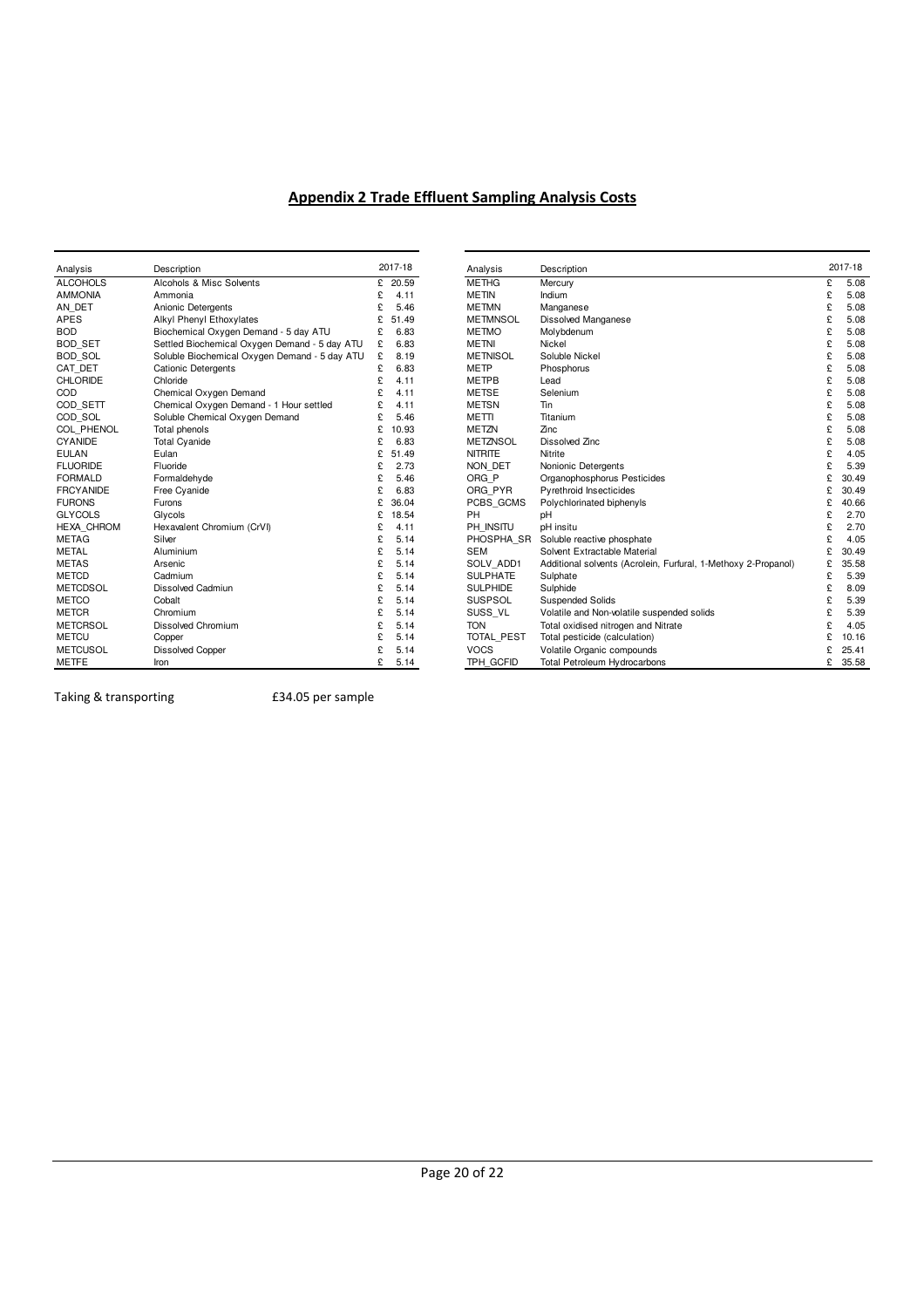#### Appendix 3 Scottish Water Contribution Schedule – From April 2016 (Part 1)

Where a Licensed Provider engages an Accredited Entity to undertake any of the following metering activities:

- Meter Installation as part of a new connection
- Meter exchange (replacing a working meter), including
	- o Changing to a more technically sophisticated meter
		- o Changing to a different meter size (subject to Scottish Water authorisation)
		- o Combinations of changing size and technical sophistication
- Replacing a damaged meter, where the customer is liable for the damage
- Meter accuracy test where the meter proves to be within tolerances

Scottish Water will pay the following meter only contribution to the LP once the work is complete and all necessary information has been provided to Scottish Water / CMA.

| Meter size (mm)                     | $\overline{\phantom{0}}$<br><b>. .</b> | ں _                                                | $\sim$ $\sim$<br><u>_ </u> | 30 <sup>l</sup> | 40 | 50 <sup>1</sup> | 801 | 100 | 150 <sup>1</sup> | 200 l | 250 | 300 | <b>2501</b><br>ouc | 400 | 450 | 500 | $\sim$<br>טטט |
|-------------------------------------|----------------------------------------|----------------------------------------------------|----------------------------|-----------------|----|-----------------|-----|-----|------------------|-------|-----|-----|--------------------|-----|-----|-----|---------------|
| Meter<br>contributions <sup>.</sup> |                                        | Water's<br>s website<br>Scottish<br>Published on . |                            |                 |    |                 |     |     |                  |       |     |     |                    |     |     |     |               |

Where a Licensed Provider engages an Accredited Entity to undertake any of the following metering activities:

- Installing a meter at unmetered property:
	- Replacing a damaged meter, where Scottish Water is liable to make the change:
		- o i.e. the customer is **not** liable for the damage or
		- o the replacement is required due to mechanical failure,
- Meter accuracy test where the meter proves to be out-with tolerances

Scottish Water will pay the above meter only contribution and the following contribution to the LP once the work is complete and all necessary information has been provided to Scottish Water / CMA.

|  | Meter install / repair / replace |
|--|----------------------------------|
|  |                                  |

| Meter install / repair / replace                                               |         |         |         |         |         |         |         |                                                           |         |
|--------------------------------------------------------------------------------|---------|---------|---------|---------|---------|---------|---------|-----------------------------------------------------------|---------|
| Size Band                                                                      | A       | в       |         |         | ь.      |         | G       | н                                                         |         |
| Meter size (mm)                                                                | 15      | 20      | 25      | 30      | 40      | 50      | 80      | 100                                                       | 150     |
| <b>INSTALL Above ground meter</b>                                              | £169.40 | £192.40 | £221.70 | £259.80 | £406.40 | £430.60 | £529.40 | £549.80                                                   | £576.60 |
| REPAIR / REPLACE Above ground meter                                            | £158.70 | £182.40 | £211.70 | £249.90 | £390.00 | £414.10 | £512.90 | £533.30                                                   | £560.10 |
| ALL Below ground meter (No Dig up)                                             | £178.60 | £202.30 | £231.60 | £269.80 | £423.00 | £447.20 | £545.90 | £566.40                                                   | £593.20 |
| ALL Below ground dig-up & rebuild chamber in verge                             | £646.20 | £669.90 | £746.30 | £784.50 |         |         |         | £848.80 £1,024.80 £1,130.30 £1,150.80 £1,433.20           |         |
| ALL Below ground dig-up & rebuild chamber in surfaced footpath                 | £703.90 | £727.60 | £800.50 | £838.70 |         |         |         | £916.20 £1,074.00 £1,189.30 £1,209.70 £1,507.00           |         |
| ALL Below ground dig-up & rebuild chamber in surfaced road                     | £827.70 | £851.40 | £927.80 |         |         |         |         | £966.00 £1,048.60 £1,206.40 £1,330.10 £1,350.50 £1,651.20 |         |
| ALL Below ground, No Dig + MSM meter in verge                                  | £169.90 | £180.60 | £191.80 |         |         |         |         |                                                           |         |
| ALL Below ground, Dig up and install ebco box + MSM meter in verge             | £657.40 | £668.10 | £746.30 |         |         |         |         |                                                           |         |
| ALL Below ground, Dig up and install ebco box + MSM meter in surfaced footpath | £715.00 | £725.80 | £800.50 |         |         |         |         |                                                           |         |
| ALL Below ground, Dig up and install ebco box + MSM meter in road              | £838.90 | £849.70 | £927.80 |         |         |         |         |                                                           |         |
| REPAIR / REPLACE Above ground replace mechanism                                |         |         |         |         | £247.00 | £252.80 | £308.10 | £330.40                                                   | £352.70 |
| <b>REPAIR / REPLACE Below ground replace mechanism</b>                         |         |         |         |         | £263.60 | £269.30 | £324.70 | £347.00                                                   | £369.30 |

#### **Meter install / repair / replace (Continued)**

| Size Band                                                                      |         | K       |         | м   | N   | O                                                                     |     | Q                                                                               |
|--------------------------------------------------------------------------------|---------|---------|---------|-----|-----|-----------------------------------------------------------------------|-----|---------------------------------------------------------------------------------|
| Meter size (mm)                                                                | 200     | 250     | 300     | 350 | 400 | 450                                                                   | 500 | 600                                                                             |
| <b>INSTALL Above ground meter</b>                                              | £662.10 |         |         |     |     | £963.40 £1,125.50 £1,559.00 £1,937.90 £2,176.80 £2,641.80             |     | £3,302.70                                                                       |
| REPAIR / REPLACE Above ground meter                                            | £645.60 |         |         |     |     | £946.80 £1,109.00 £1,542.50 £1,921.40 £2,160.40 £2,625.20             |     | £3,286.10                                                                       |
| ALL Below ground meter (No Dig up)                                             | £678.70 |         |         |     |     | £979.90 £1,142.10 £1,860.30 £2,277.10 £2,516.00 £3,037.90             |     | £3,736.70                                                                       |
| ALL Below ground dig-up & rebuild chamber in verge                             |         |         |         |     |     | £1,695.50 £2,000.10 £2,205.60 £4,552.60 £5,212.70 £5,451.60 £5,973.50 |     | £6,672.30                                                                       |
| ALL Below ground dig-up & rebuild chamber in surfaced footpath                 |         |         |         |     |     | £1,764.60 £2,065.90 £2,228.20 £4,656.80 £5,286.80 £5,525.70 £6,047.50 |     | £6,746.40                                                                       |
| ALL Below ground dig-up & rebuild chamber in surfaced road                     |         |         |         |     |     |                                                                       |     | £2,014.80 £2,210.10 £2,488.40 £4,918.70 £5,942.60 £6,285.60 £6,807.40 £7,506.30 |
| ALL Below ground, No Dig + MSM meter in verge                                  |         |         |         |     |     |                                                                       |     |                                                                                 |
| ALL Below ground, Dig up and install ebco box + MSM meter in verge             |         |         |         |     |     |                                                                       |     |                                                                                 |
| ALL Below ground, Dig up and install ebco box + MSM meter in surfaced footpath |         |         |         |     |     |                                                                       |     |                                                                                 |
| ALL Below ground, Dig up and install ebco box + MSM meter in road              |         |         |         |     |     |                                                                       |     |                                                                                 |
| REPAIR / REPLACE Above ground replace mechanism                                | £457.70 | £496.50 | £568.40 |     |     |                                                                       |     |                                                                                 |
| REPAIR / REPLACE Below ground replace mechanism                                | £474.20 | £546.10 | £584.90 |     |     |                                                                       |     |                                                                                 |